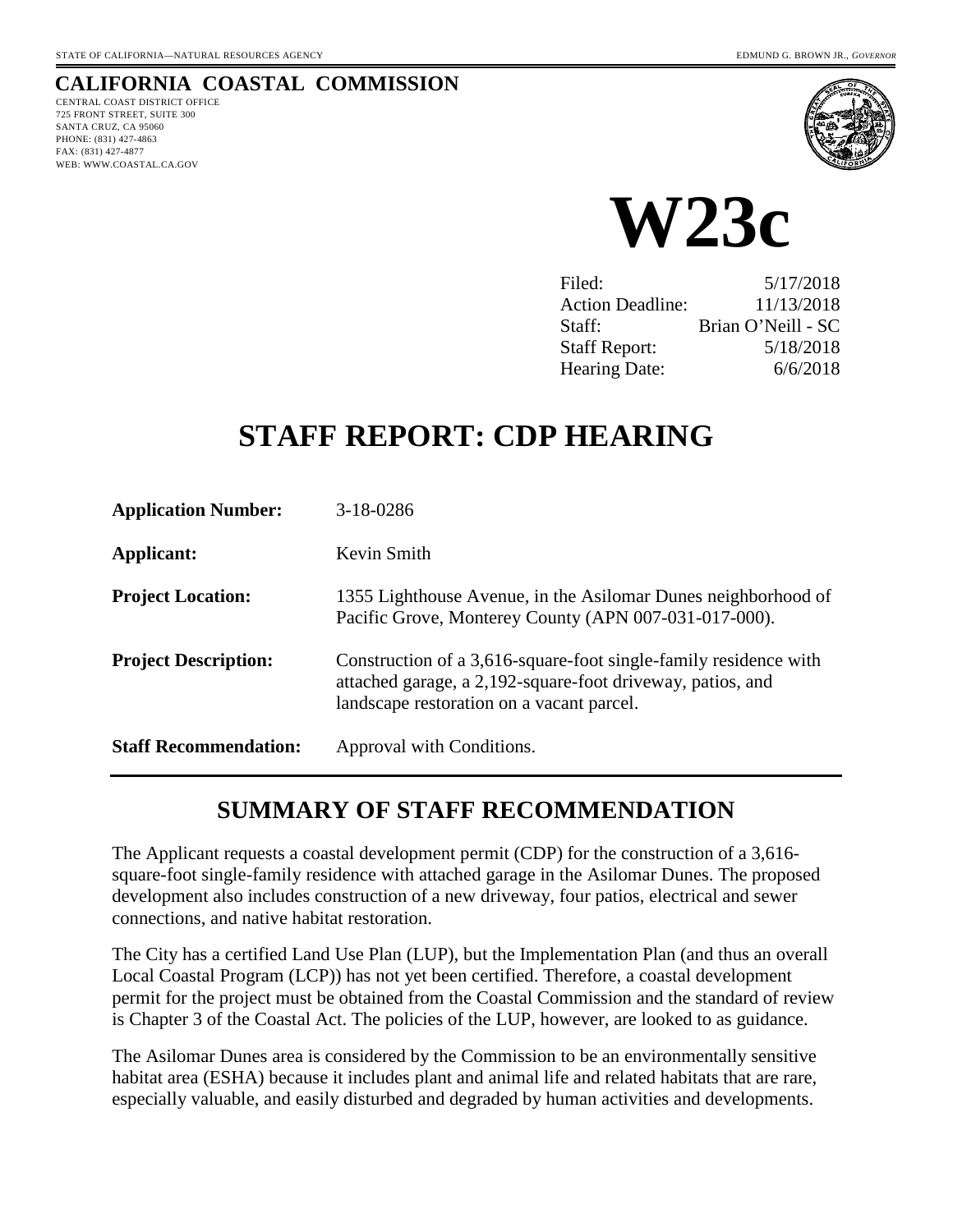#### 3-18-0286 (Smith SFD)

The Applicant's parcel is comprised of this dune habitat mix and includes several sensitive plant species onsite. The Commission has a long history of protecting the Asilomar Dunes system ESHA, including through development and application of guiding Pacific Grove LUP policies that strike a balance between maximizing dune and related habitat protection and accommodating reasonable residential use on pre-existing subdivided parcels.

The total maximum lot coverage under the City's certified LUP is limited to 15 percent of the lot area for lots of the size at issue here (i.e., over one-half acre). The LUP also allows an additional maximum of up to 5 percent of the lot area for "immediate outdoor living area" that can be used for residential activities, but not otherwise covered with impervious surfaces (with structures, patios, etc.). Per the LUP, the remainder of any site must be preserved exclusively as dune habitat, including through restoration and grants of conservation easements. In addition, the LUP requires that areas of native dune habitat be restored and maintained adjacent to the site.

The project site is an undeveloped 78,520-square-foot parcel and is a mix of sand dune and Monterey pine forest habitat. In total the Applicant proposes 7,084 square feet of residential development, which is nine percent of the project site and within the 15 percent LUP coverage limitation. The Applicant is also proposing 768 square feet of outdoor living space, approximately one percent of the project site, which will be left in a natural condition. The Applicant has also incorporated into the project a dune and forest restoration plan for the remainder of the site that will result in a net improvement of environmental conditions at the site.

The Commission has in the past applied the guiding LUP coverage rule for cases where new development is proposed in Asilomar Dunes to address the Coastal Act's requirements to protect ESHA from non-resource-dependent development, while allowing development to avoid an unconstitutional taking of private property without just compensation. In this case, the proposed development has been conditioned to stay within the LUP's coverage limits, and will result in development in an area that avoids the most sensitive areas of the site. Development of the site will involve temporary impacts to areas immediately surrounding the proposed development. However, coupled with the measures to avoid existing sensitive species, restore the remainder of the site and adjacent City-owned right-of-way, and prohibit development in the remaining habitat areas, the project will not result in a significant disruption of the Asilomar Dunes ESHA. Overall, approval of the project with conditions will maximize ESHA protection, while still allowing reasonable residential development.

In summary, as conditioned to implement the ESHA and related habitat protections, and to address other coastal resource issues (namely visual resources, water quality and archaeological resources), the project can be found consistent with the Coastal Act.

Therefore, as conditioned, the project is consistent with the Coastal Act, and staff recommends **approval** of the CDP. The motion to act on this recommendation is found on page 4 below.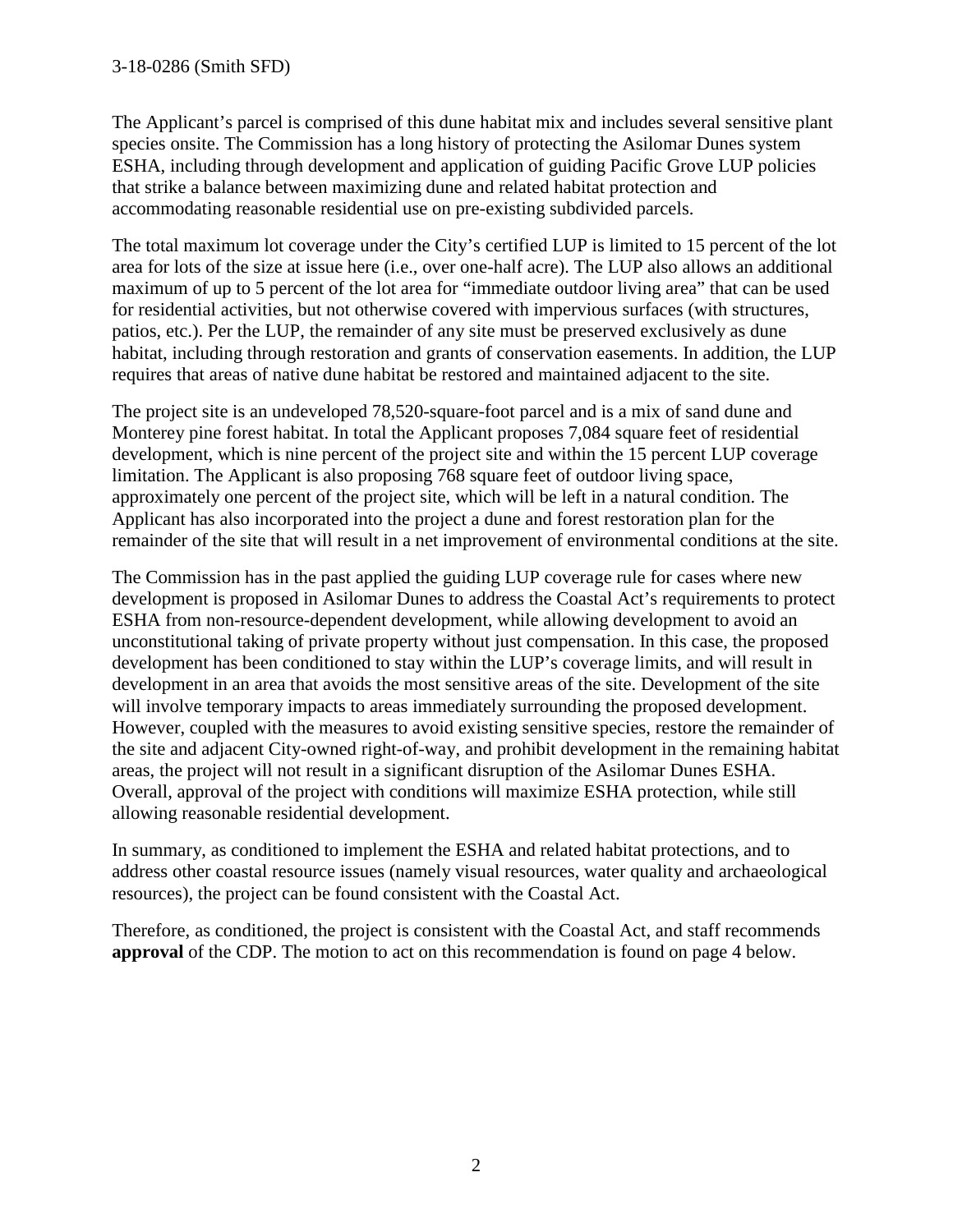# **TABLE OF CONTENTS**

### **EXHIBITS**

- Exhibit 1 Regional Location Maps
- Exhibit 2 Aerial Photo of Project Site
- Exhibit 3 Assessor's Parcel Map
- Exhibit 4 Photos of Project Site
- Exhibit 5 Project Plans
- Exhibit 6 Pacific Grove LUP Land Habitat Sensitivity and Shoreline Access Map
- [Exhibit 7 Pacific Grove Architectural Permit AP16-582 \(Mitigation & Monitoring Plan\)](https://documents.coastal.ca.gov/reports/2018/6/w23c/w23c-6-2018-exhibits.pdf)
- Exhibit 8 Archeological Conservation Area

### **APPENDICES**

Appendix A – Substantive File Documents

Appendix B – Staff Contact with Agencies and Groups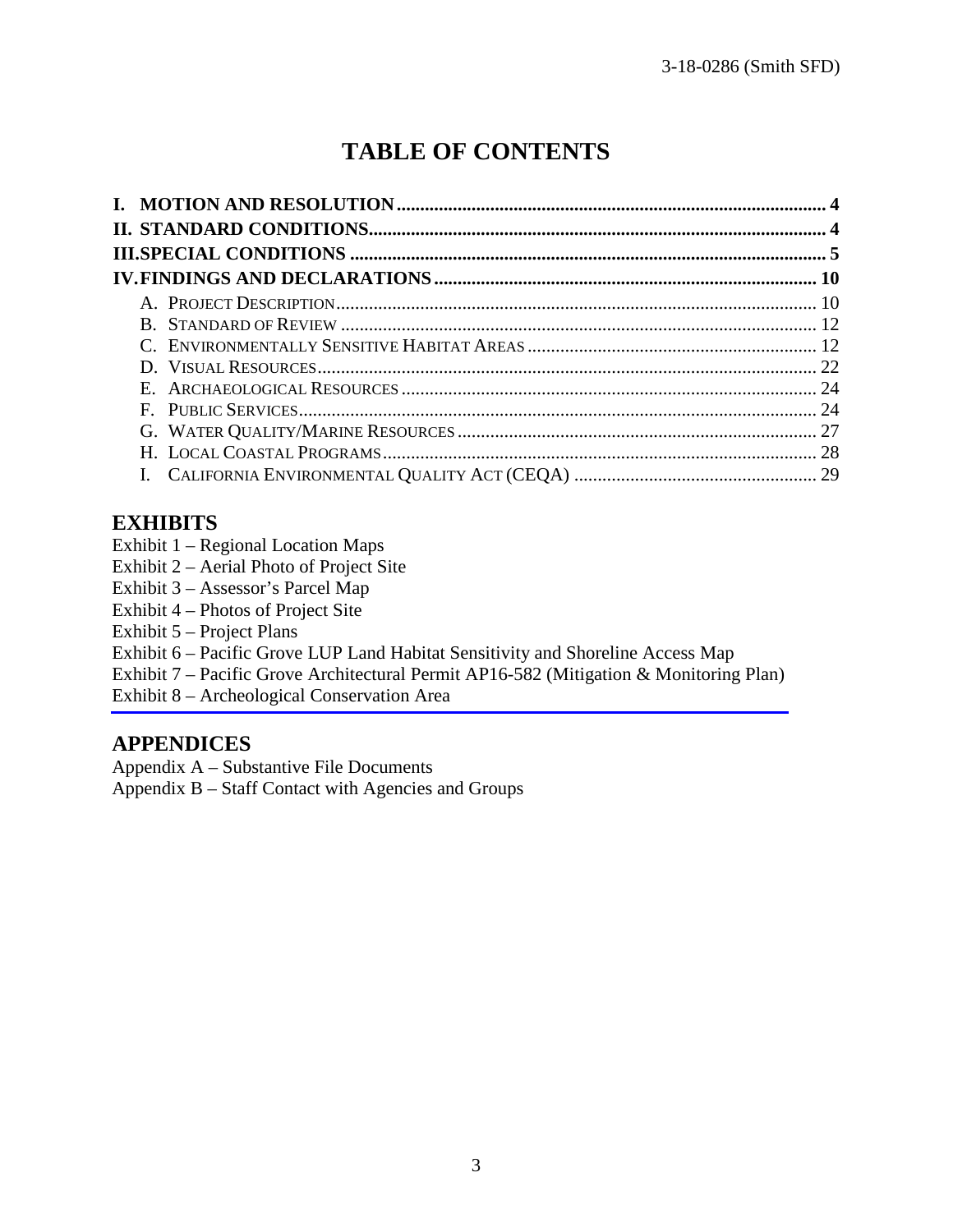# **I. MOTION AND RESOLUTION**

Staff recommends that the Commission, after public hearing, **approve** a coastal development permit for the proposed development. To implement this recommendation, staff recommends a **YES** vote on the following motion. Passage of this motion will result in approval of the CDP as conditioned and adoption of the following resolution and findings. The motion passes only by affirmative vote of a majority of the Commissioners present.

*Motion: I move that the Commission approve Coastal Development Permit Number 3- 18-0286 pursuant to the staff recommendation, and I recommend a yes vote.* 

*Resolution to Approve CDP: The Commission hereby approves Coastal Development Permit Number 3-18-0268 and adopts the findings set forth below on grounds that the development as conditioned will be in conformity with the policies of Chapter 3 of the Coastal Act. Approval of the permit complies with the California Environmental Quality Act because either 1) feasible mitigation measures and/or alternatives have been incorporated to substantially lessen any significant adverse effects of the development on the environment, or 2) there are no further feasible mitigation measures or alternatives that would substantially lessen any significant adverse impacts of the development on the environment.*

# **II. STANDARD CONDITIONS**

This permit is granted subject to the following standard conditions:

- 1. **Notice of Receipt and Acknowledgment**. The permit is not valid and development shall not commence until a copy of the permit, signed by the Permittee or authorized agent, acknowledging receipt of the permit and acceptance of the terms and conditions, is returned to the Commission office.
- 2. **Expiration.** If development has not commenced, the permit will expire two years from the date on which the Commission voted on the application. Development shall be pursued in a diligent manner and completed in a reasonable period of time. Application for extension of the permit must be made prior to the expiration date.
- 3. **Interpretation.** Any questions of intent of interpretation of any condition will be resolved by the Executive Director or the Commission.
- 4. **Assignment.** The permit may be assigned to any qualified person, provided assignee files with the Commission an affidavit accepting all terms and conditions of the permit.
- 5. **Terms and Conditions Run with the Land.** These terms and conditions shall be perpetual, and it is the intention of the Commission and the Permittee to bind all future owners and possessors of the subject property to the terms and conditions.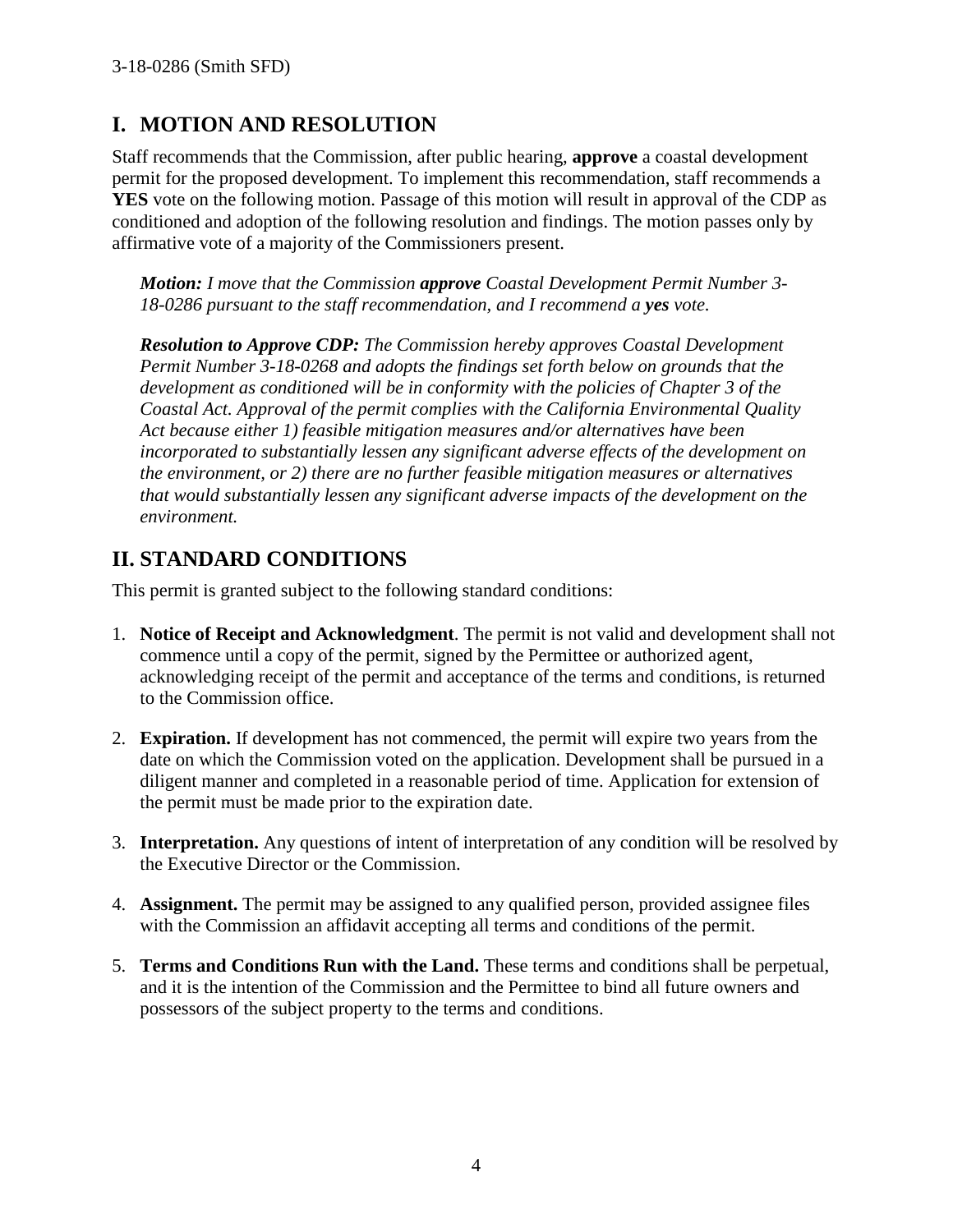3-18-0286 (Smith SFD)

### **III. SPECIAL CONDITIONS**

**1. Approved Project.** Subject to the standard and special conditions below (including modifications to the project and/or the project plans required by them), this coastal development permit authorizes implementation of the revised site plans (prepared by Joseph Rock Architecture, dated revised December 15, 2017 and received in the Coastal Commission's Central Coast District Office on April 16, 2018) that limit site coverage to no more than nine percent coverage of the 78,520-square-foot lot (i.e., a maximum coverage of 7,084 square feet) and a maximum of one percent "outdoor living space" (i.e., a maximum of 768 square feet), excluding the portion of the driveway located in the 20-foot front yard setback. The area within this maximum 10 percent total area shall be considered the building envelope, and all development, other than habitat enhancement development and temporary construction activities, shall be confined within this building envelope. The remainder of the project site outside of the building envelope shall be restored to its native habitat condition pursuant to **Special Condition 3**, and restrictions placed upon it to ensure that only development consistent with the required habitat restoration activities, placement of utilities, or ceremonial and other passive use of a portion of this area for members of the Ohlone Costanoan Esselen Nation may occur within this protected habitat area (**Special Condition 4**).

**2. Revised Final Plans.** PRIOR TO ISSUANCE OF THE COASTAL DEVELOPMENT PERMIT, the Applicant shall submit two sets of revised final plans, for the Executive Director's review and approval, in substantial conformance with the plans submitted with the application (prepared by Joseph Rock architecture and dated revised December 15, 2017 and received in the Coastal Commission's Central Coast District Office on April 16, 2018), and as modified and supplemented as follows:

- (a) **Grading.** The plans shall include a revised grading plan that limits all grading activities to the building envelope identified pursuant to **Special Condition 1** above with one exception: sand to be excavated to accommodate the development may be placed outside of the building envelope, pursuant to the approved dune restoration plan (**Special Condition 3**), in a manner that replicates surrounding natural dune forms, provided that it is free of impurities or previously imported soil or fill material. The grading plan shall be accompanied by a determination by a qualified biologist or landscape professional that the placement of sand or changes to existing site contours outside of the building envelope, will support and enhance the restoration of natural habitat values, including avoiding direct adverse impacts to sensitive plants. Any excess sands not used in conjunction with the native habitat restoration shall be made available for use within the Asilomar Dunes area of Pacific Grove.
- (b) **Construction Best Management Practices; Drainage and Erosion Control.** The plans shall include a drainage and erosion control plan that incorporates the following provisions:
	- (1) **Implementation of Best Management Practices During Construction.** The plans shall identify the type and location of the measures that will be implemented during construction to prevent erosion, sedimentation, and the discharge of pollutants during construction. These measures shall be selected and designed in accordance with the California Storm Water Best Management Practices Handbook, and shall be located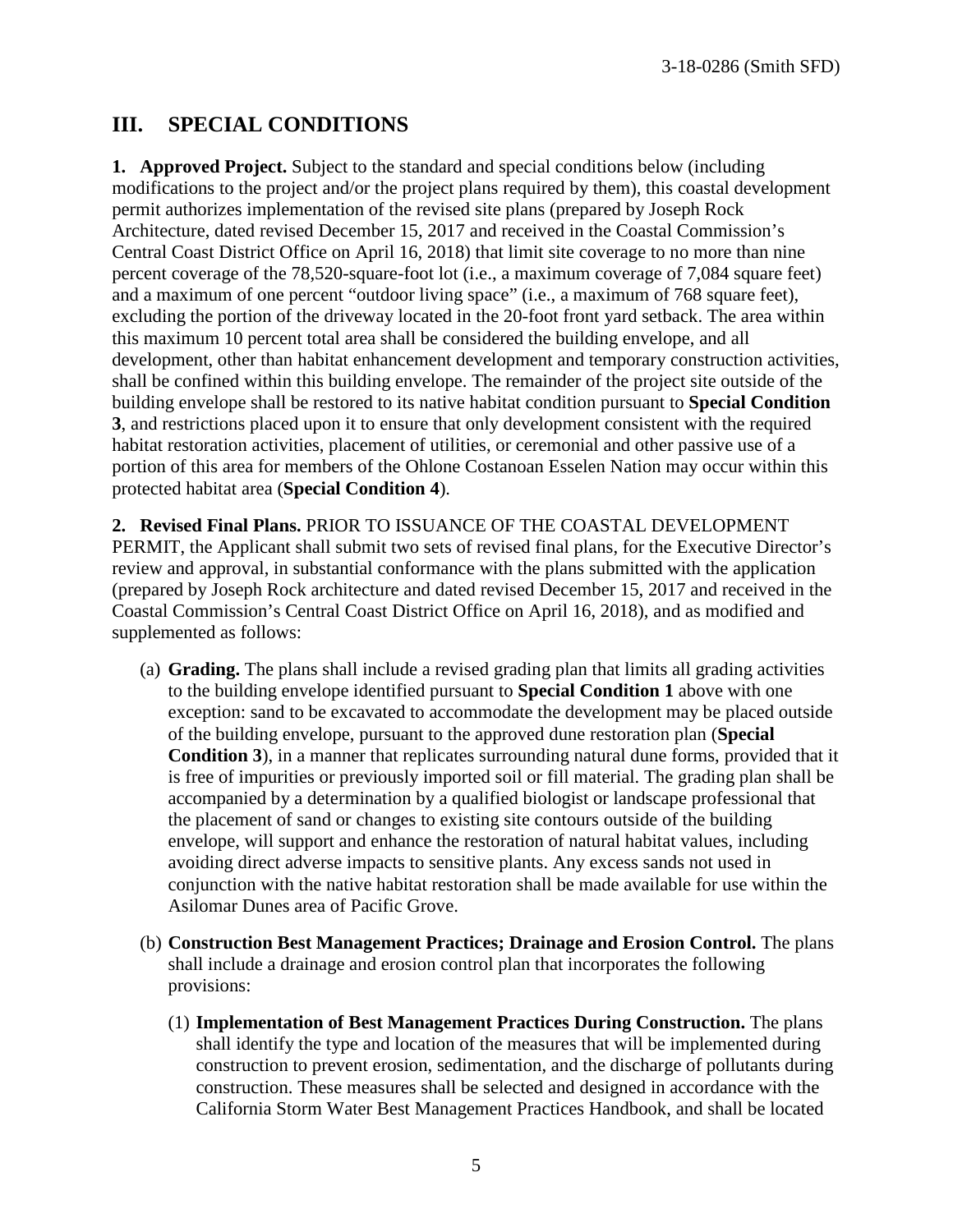entirely within the building envelope specified in accordance with **Special Condition 1** above to the maximum degree feasible. Among these measures, the plans shall limit the extent of land disturbance to the minimum amount necessary to construct the project; designate areas for the staging of construction equipment and materials, including receptacles and temporary stockpiles of graded materials, which shall be covered on a daily basis; and provide for the installation of silt fences, temporary detention basins, and/or other controls to intercept, filter, and remove sediments contained in the runoff from construction, staging, and storage/stockpile areas. The plans shall also incorporate good construction housekeeping measures, including the use of dry cleanup measures whenever possible; collecting and filtering cleanup water when dry cleanup methods are not feasible; cleaning and refueling construction equipment at designated off site maintenance areas; and the immediate clean-up of any leaks or spills.

The plans shall indicate that PRIOR TO THE COMMENCEMENT OF GRADING, the Permittee shall delineate the approved construction areas with fencing and markers to prevent land-disturbing activities from taking place outside of these areas.

- (2) **Post-Construction Drainage**. Plans to control drainage after construction is complete shall include retaining runoff from the roof, driveway, decks, and other impervious surfaces onsite to the greatest degree feasible. Runoff shall be captured and directed into designated pervious areas, percolation pits or appropriate storm drain systems. The drainage plan shall demonstrate that the pervious areas, percolation pits, or drainage systems are sized and designed appropriately to accommodate runoff from the site produced from each and every storm event up to and including the 85th percentile 24-hour runoff event. In extreme storm situations (>85% storm) excess runoff shall be conveyed off-site in a non-erosive manner. Plan preparation shall be coordinated in conjunction with the Dune Restoration Plan (**Special Condition 3**) and the project biologist to determine the best suited location for percolation pits and drain systems to avoid any adverse impacts on native dune restoration activities.
- (c) **Landscaping and Irrigation Details.** The Plans shall include landscape and irrigation parameters prepared by a licensed Landscape Architect that shall identify all plant materials (size, species, and quantity), all irrigation systems, and all proposed maintenance. All plants used on site shall be native species from local stock appropriate to the Asilomar Dunes planning area. Non-native and invasive plant species shall be removed and shall not be allowed to persist on the site. The planting of non-native invasive species, such as those listed on the California Invasive Plant Council's Inventory of Invasive Plants, is prohibited. All plant materials shall be selected to be complementary with the mix of native habitats in the project vicinity, prevent the spread of exotic invasive plant species, and avoid contamination of the local native plant community gene pool. The landscape plans shall also be designed to protect and enhance native plant communities on and adjacent to the site, including required restoration and enhancement areas. All landscaped areas on the project site shall be continuously maintained by the Permittee; all plant material shall be continuously maintained in a litter-free, weed-free, and healthy growing condition.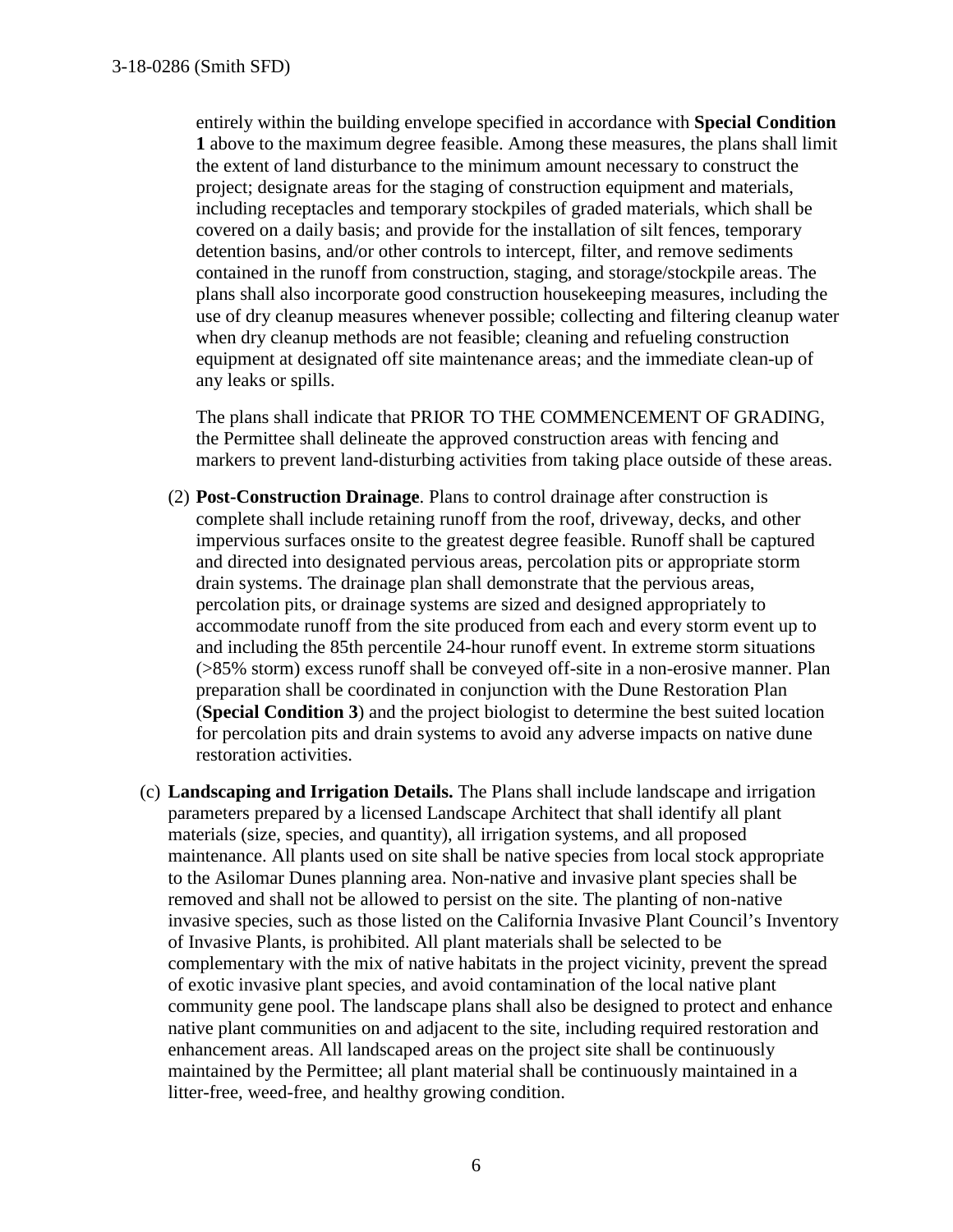- (d) **Building Height.** Buildings shall be no higher than 23 feet above the finished floor elevation, and the plans shall provide detail necessary to ensure that this is the case.
- (e) **Permanent Fencing Prohibited.** All permanent fencing on the site and the City road right-of-way shall be removed and any future permanent fencing is prohibited without an amendment to this Coastal Development Permit.

The Permittee shall undertake development in accordance with the approved plans.

- **3. Dune Restoration Plan.** PRIOR TO ISSUANCE OF THE COASTAL DEVELOPMENT PERMIT, the Applicant shall submit for the Executive Director's review and approval, two sets of dune restoration plans in substantial conformance with the plans submitted with the application (prepared by Thomas K. Moss, dated December 30, 2017, and dated received in the Coastal Commission's Central Coast District Office on April 16, 2018) that provide for dune and related habitat enhancement for all areas outside the approved building envelope (see **Special Condition 1**) and all unimproved areas within the City-owned right-of-way adjacent to the property, and as modified and supplemented as follows:
	- (a) Final contours of the site, after project grading, necessary to support dune restoration and development screening, shall be identified.
	- (b) All required plantings shall be native dune plants and shall be maintained in good growing conditions throughout the life of the project, and whenever necessary, shall be replaced with new plant materials to ensure continued compliance with the restoration plan.
	- (c) Installation of all plants shall be completed prior to occupancy of the new home. Within 30 days of completion of native dune plant installation, the Permittee shall submit a letter to the Executive Director from the project biologist indicating that plant installation has taken place in accordance with the approved restoration plan, describing long-term maintenance requirements for the restoration, and identifying the five- and ten-year monitoring submittal deadlines (see **Special Condition 3d** below). At a minimum, longterm maintenance requirements shall include site inspections by a qualified biologist annually, or more frequently on the recommendation of the biologist, to identify and correct any restoration and maintenance issues.
	- (d) Five years from the date of initial planting under the Dune Restoration Plan, and every ten years thereafter, the Permittee or his successors in interest shall submit, for the review and approval of the Executive Director, a restoration monitoring report prepared by a qualified specialist that certifies that the onsite restoration is in conformance with the approved Dune Restoration Plan, along with photographic documentation of plant species and plant coverage.
	- (e) If the restoration monitoring report or biologist's inspections indicate the restoration is not in conformance with or has failed to meet the performance standards specified in the Dune Restoration Plan approved pursuant to this permit, the Permittee, or his successors in interest, shall submit a revised or supplemental restoration plan for the review and approval of the Executive Director. The revised restoration plan must be prepared by a qualified specialist, and shall specify measures to remediate those portions of the original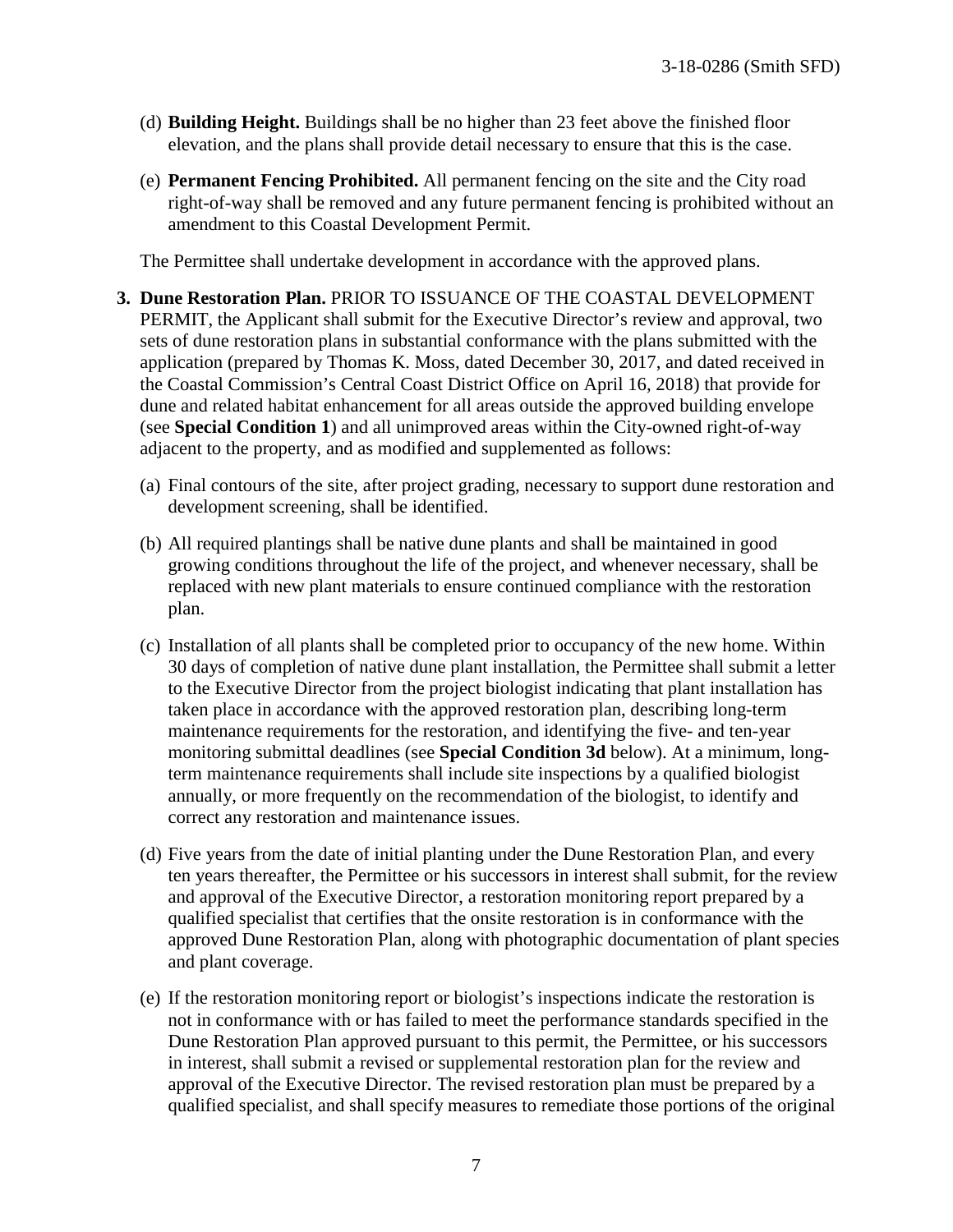plan that have failed as identified in the restoration monitoring report or biologist's inspections. These measures, and any subsequent measures necessary to carry out the approved dune restoration plan, shall be carried out in coordination with the Executive Director until the approved dune restoration is established in accordance with the Plan's specified performance standards.

The Permittee shall undertake development in accordance with the approved Dune Restoration Plan.

- **4. Open Space Restriction.** No development, as defined in Section 30106 of the Coastal Act shall occur in the Open Space Area (i.e., all areas outside of the approved building envelope described in **Special Condition 1**) as described and depicted in an Exhibit attached to the Notice of Intent to Issue Permit (NOI) that the Executive Director issues for this permit except for:
	- (a) Necessary utility lines to serve the residence, to the extent such lines cannot be contained within a single corridor underlying the approved building envelope pursuant to **Special Condition 5.**
	- (b) Restoration and associated maintenance and monitoring activities conducted in accordance with the approved Dune Restoration Plan prepared for the property as required by **Special Condition 3**.
	- (c) Pedestrian access from Lighthouse Avenue to the Archeological Conservation Easement (as described in **Special Condition 8** and as generally shown in **Exhibit 8**) for members of the Ohlone Costanoan Esselen Nation.

PRIOR TO ISSUANCE BY THE EXECUTIVE DIRECTOR OF THE NOI OF THIS PERMIT, the Applicant shall submit for review and approval of the Executive Director, and upon such approval, for attachment as an Exhibit to the NOI, a formal metes and bounds legal description and a corresponding graphic depiction, both prepared by a licensed surveyor, of the portion of the subject property affected by this condition, i.e. the Open Space Area, which shall include all areas of this site outside of the development envelope authorized by **Special Condition 1**.

- **5. Utility Connections.** All utility connections shall be placed underground, and shall be contained within a single corridor underlying the building envelope established pursuant to **Special Condition 1** to the maximum extent feasible. When installing any new utility connections, care shall be taken to avoid and minimize disturbance outside of the building envelope, among other ways, by employing the best management practices specified in **Special Condition 2b**.
- **6. Offsite Dune Habitat Restoration Plan.** PRIOR TO COMMENCEMENT OF CONSTRUCTION, the Permittee shall submit to the Executive Director for review and approval an offsite dune habitat restoration plan which provides for restoration of 7,852 square feet of dune habitat within the Asilomar Dunes system at the ratio of 2:1 mitigation, or 15,704 square feet. The City road right-of-way adjacent to the project site is the preferred offsite mitigation area; however, this condition does not limit the offsite mitigation to this location only. In lieu of, or in combination with, providing for restoration of offsite dune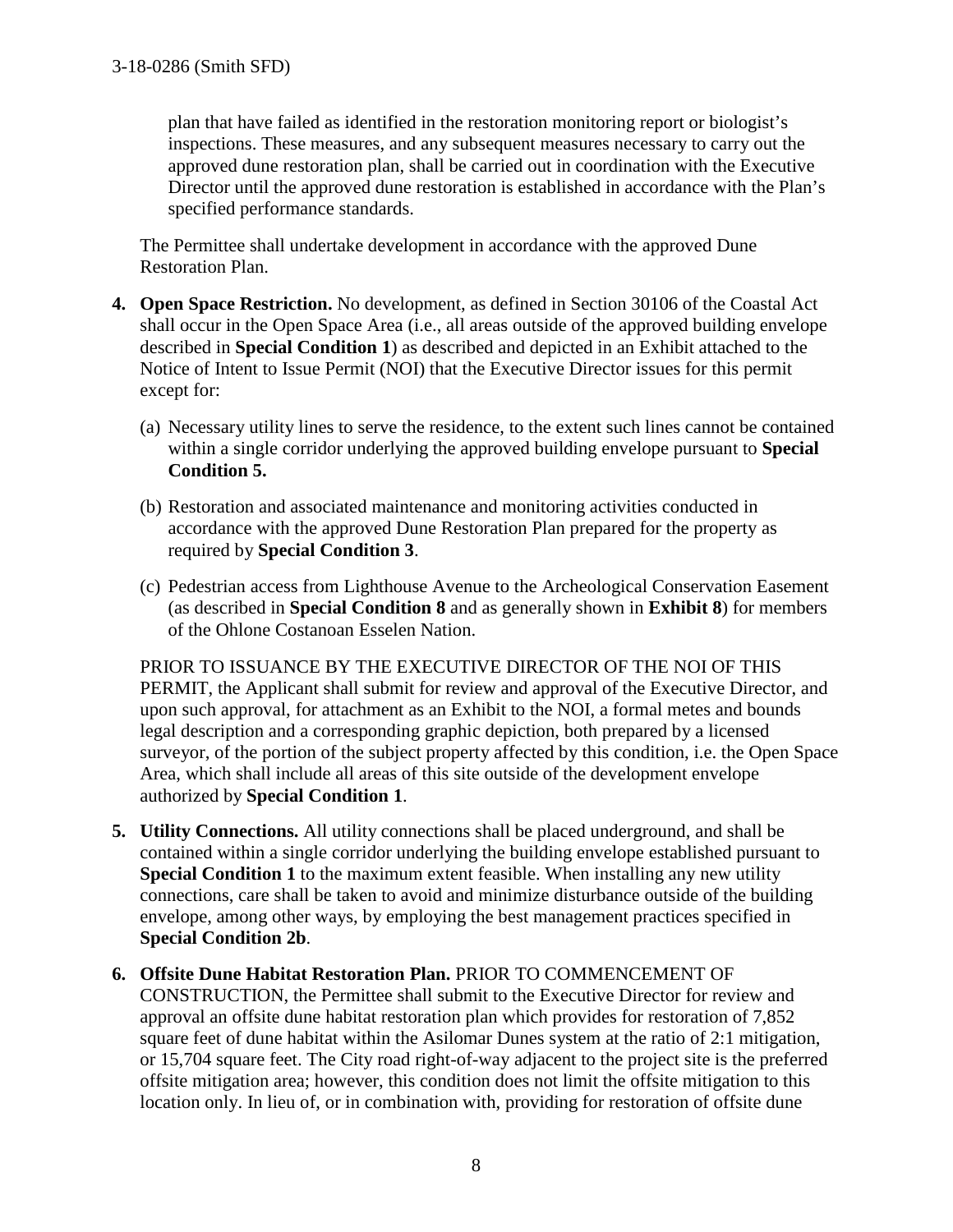habitat restoration along the adjacent road right-of-way, the plan may be submitted with evidence that a dune restoration payment of \$0.92 per square foot of the required offsite dune habitat restoration has been deposited into an interest-bearing account to be established and managed by one of the following entities as approved by the Executive Director: the City of Pacific Grove, Monterey County, and/or the California Department of Parks and Recreation (State Parks), for the sole purpose of financing dune habitat restoration and maintenance within the Asilomar Dunes system. All of the funds and any accrued interest shall be used for the above-stated purpose, in consultation with the Executive Director, within ten years of the funds being deposited into the account. Any portion of the funds that remains after ten years shall be donated to one or more of the State Parks units located in the vicinity of the Monterey peninsula, or other organization acceptable to the Executive Director, for the purpose of restoring and maintaining dune habitat. PRIOR TO EXPENDITURE OF ANY FUNDS CONTAINED IN THIS ACCOUNT, the proposed use of the funds must be deemed by the Executive Director to be consistent with the intent and purpose of this condition.

- **7. Incorporation of City's Mitigation Requirements.** The Mitigation and Monitoring Plan (Plan) adopted by the City of Pacific Grove for its final Mitigated Negative Declaration and for Architectural Permit AP15-459 for this project is attached as **Exhibit 7** to this permit. Mitigation Measures Bio-1 through Bio-15, which address the protection of biological resources; and Mitigation Measures Cul-1 through Cul-8, which address archeological resources; are hereby incorporated as conditions of this permit. Any of the incorporated mitigations requiring materials to be submitted to the City and/or otherwise requiring City approval (such as Development Director approval), shall also require the same materials to be submitted to, and/or the same approvals granted by, the Executive Director under the same review and approval criteria as specified in the Plan. For future condition compliance tracking purposes, the incorporated mitigations in **Exhibit 7** shall be considered subsections of this Special Condition 7. To the extent any such incorporated mitigations conflict with these conditions (i.e., **Standard Conditions 1** through **5**, and **Special Conditions 1** through **9**), the conditions of this CDP shall apply.
- **8. Archeological Conservation Offer to Dedicate (OTD).** PRIOR TO ISSUANCE OF THE CDP, the Permittee shall execute and record a document, in a form and content acceptable to the Executive Director, irrevocably offering to dedicate, to a public agency or private entity approved by the Executive Director, an easement over the archeological conservation area generally depicted in **Exhibit 8**, including over all areas on the Applicant's property located within 75 feet of the bedrock mortar present there (Archeological Conservation OTD). The purpose of the easement is for the protection and conservation of archeological resources, including for ceremonial and other passive use by the Ohlone Costanoan Esselen Nation. No development, as defined in Coastal Act Section 30106, shall occur within the easement area except for the following:
	- (a) Removal of nonnative vegetation, planting with native dune plant species, and related restoration measures in accordance with the approved Dune Restoration Plan required by **Special Condition 3** of this CDP.
	- (b) Ceremonial and other passive use of the easement area for members of the Ohlone Costanoan Esselen Nation.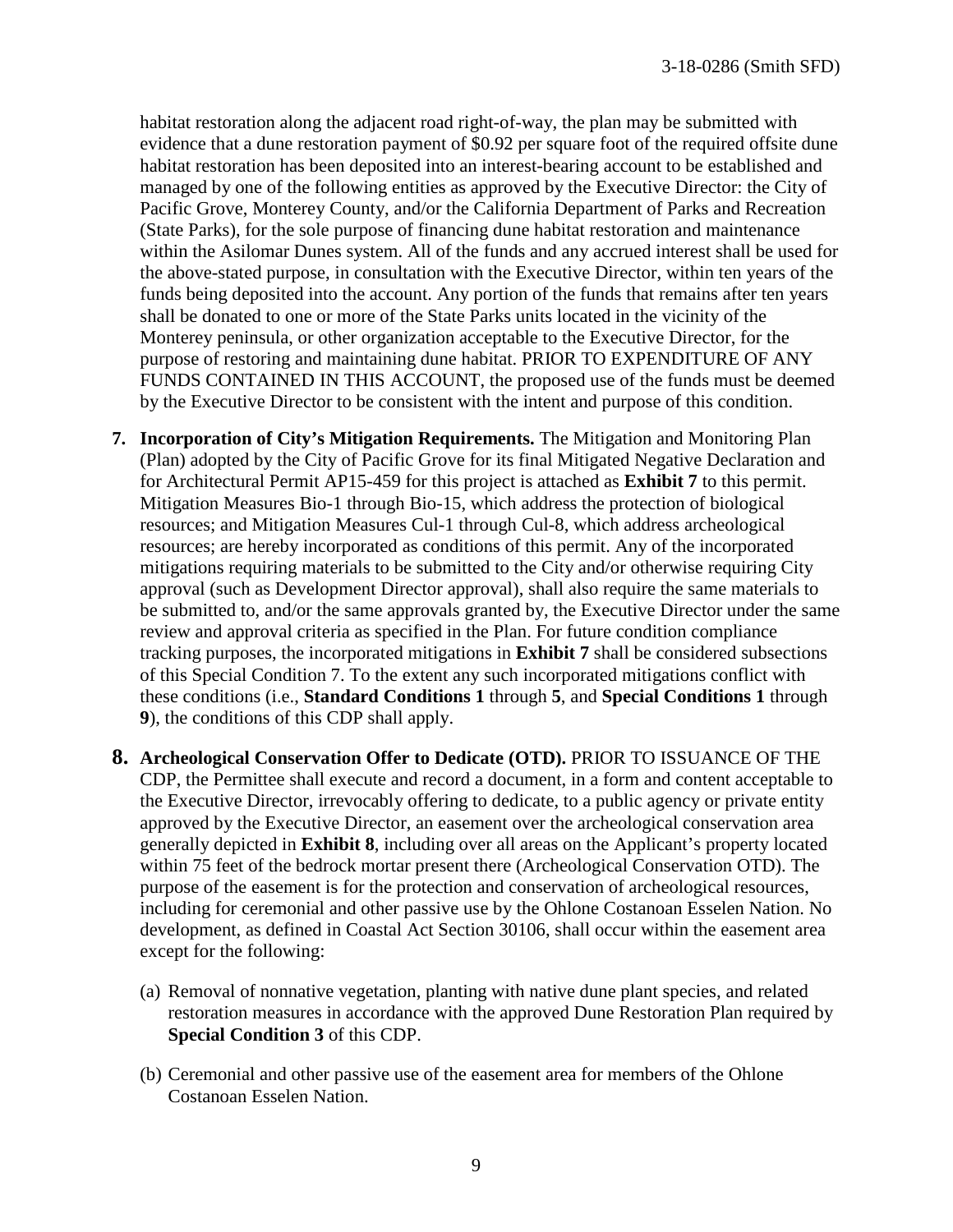The recorded document shall include a metes and bounds legal description and graphic depiction, drawn to scale and prepared by a licensed surveyor based on an onsite inspection of the easement area, of (1) all legal parcels subject to the CDP, and (2) the perimeter of the easement area.

The OTD shall be recorded free of all prior liens and any other encumbrances that the Executive Director determines may affect the interest being conveyed; shall run with the land in favor of the People of the State of California, binding successors and assigns of the applicant or landowner in perpetuity; shall be irrevocable for a period of 21 years, such period running from the date of recording; and shall indicate that the restrictions on the use of the land shall be in effect upon recording and remain as covenants, conditions and restrictions running with the land in perpetuity, notwithstanding any revocation of the OTD.

- **9. Water Availability.** PRIOR TO ISSUANCE OF THE COASTAL DEVELOPMENT PERMIT, the Applicant shall submit, for the review and approval of the Executive Director, evidence that an adequate, long-term and sustainable water supply that will not adversely impact coastal resources is available to serve the development, and that a water purveyor will serve the property with such water services.
- **10. Deed Restriction.** PRIOR TO ISSUANCE OF THE COASTAL DEVELOPMENT PERMIT, the Applicant shall submit to the Executive Director for review and approval documentation demonstrating that the Applicant has executed and recorded a deed restriction, in a form and content acceptable to the Executive Director: (1) indicating that, pursuant to this permit, the California Coastal Commission has authorized development on the subject property, subject to terms and conditions that restrict the use and enjoyment of that property (hereinafter referred to as the "Standard and Special Conditions"); and (2) imposing all Standard and Special Conditions of this permit as covenants, conditions and restrictions on the use and enjoyment of the Property. The deed restriction shall include a legal description of the Applicant's entire parcel or parcels. The deed restriction shall also indicate that, in the event of an extinguishment or termination of the deed restriction for any reason, the terms and conditions of this permit shall continue to restrict the use and enjoyment of the subject property so long as either this permit or the development it authorizes, or any part, modification, or amendment thereof, remains in existence on or with respect to the subject property.

# **IV. FINDINGS AND DECLARATIONS**

# **A. PROJECT DESCRIPTION**

#### **Project Location**

The proposed project is located at 1355 Lighthouse Avenue in the Asilomar Dunes neighborhood of the City of Pacific Grove. The Asilomar Dunes neighborhood is mapped as the area bounded by Lighthouse Avenue, Asilomar Avenue, and the northern boundary of Asilomar State Park to the south, and is located in the Asilomar Dunes complex extending from Point Pinos at the Lighthouse Reservation in Pacific Grove through Spanish Bay and to Fan Shell Beach in the downcoast Del Monte Forest area (see **Exhibit 1** for regional location maps, **Exhibit 2** for an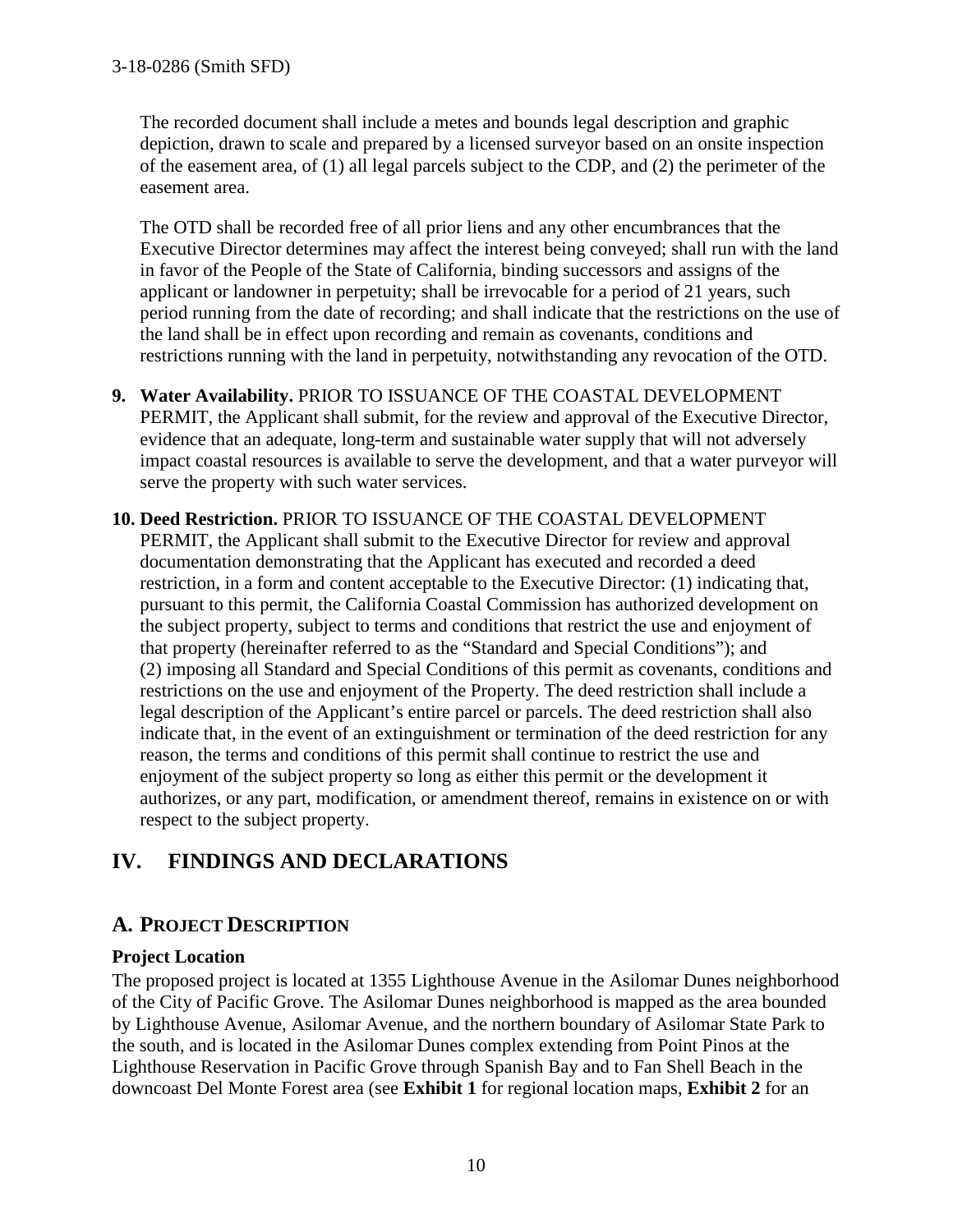aerial photo of the project site**, and Exhibit 3** for the Assessor's Parcel Map).

The Applicant's parcel is located in an area zoned by the City as R-1-B-4, Single-Family Low Density Residential.<sup>[1](#page-10-0)</sup> Development within the surrounding area is characterized by one- and twostory single-family dwellings interspersed in the dunes. This low-density zoning and development on relatively large lots is part of what gives this Asilomar Dunes residential area its open-space character. In this case, the lot is over one-half acre (78,520 square feet, or 1.8 acres) and is currently undeveloped (see **Exhibit 4** for photos of the project site). The site consists of a mix of sand dune and pine forest habitat. Although not native to the site, Monterey cypress trees are also present. The understory consists mostly of ice plant, non-native grasses, and a small patch of native mock heather at the northeast corner of the property.

As discussed below, the entire site is an environmentally sensitive habitat area ("ESHA"), as are all lots within dune habitat located in the Asilomar Dunes. This is due in part to the existence of up to ten plant species and one animal species of special concern that have evolved and adapted to the harsh conditions found in the Asilomar Dunes system. Increasing development pressure has reduced the amount of available habitat and thus the range of these species. The subject lot is adjacent to other lots that have been restored and replanted with native species conditioned as part of prior development projects. The site is also located within a highly sensitive archaeological area.

#### **Project Description**

The proposed project includes construction of a new 3,616-square-foot residence with an attached garage, a 2,192-square-foot permeable driveway, and various patio areas totaling 1,276 square feet. The Applicant also proposes to include a sandy area between the proposed driveway and front patio as outdoor living space that will be left in a natural condition (see project plans attached as **Exhibit 5**).

In terms of coverage (structural and non-structural), the proposed project will cover approximately 7,084 square feet or 10 percent of the lot (including the outdoor living space, but not counting a [2](#page-10-1)40-square-foot portion of the driveway within the 20-foot front yard setback<sup>2</sup>). The proposal also includes installation of underground electrical utilities and sewer connections into the public sewer line, which will both be located under the proposed driveway. The project includes restoration of all portions of the property not committed to residential use to its native dune and pine forest condition, as well as restoration of the City-owned right-of-way (ROW) immediately adjacent to the property. Five Monterey pines would need to be removed to accommodate the project. All other existing Monterey pines and cypress trees will be retained and protected during construction. The habitat restoration plan calls for replanting 32 additional Monterey pines. Finally, the Applicant has incorporated various mitigations required by the City through the CEQA process into the project (see **Exhibit 7**). These address biological issues such

<span id="page-10-0"></span><sup>&</sup>lt;sup>1</sup>The City's zoning has not been certified by the Commission.

<span id="page-10-1"></span><sup>&</sup>lt;sup>2</sup> Driveway components that are located within the 20-foot front setback area are treated differently under the certified Land Use Plan (LUP). Specifically, per the LUP, a 12-foot-wide portion of the driveway within the 20-foot front yard setback may be excluded from the coverage calculation if the entire driveway is comprised of pervious or semi-pervious materials, which is the case here.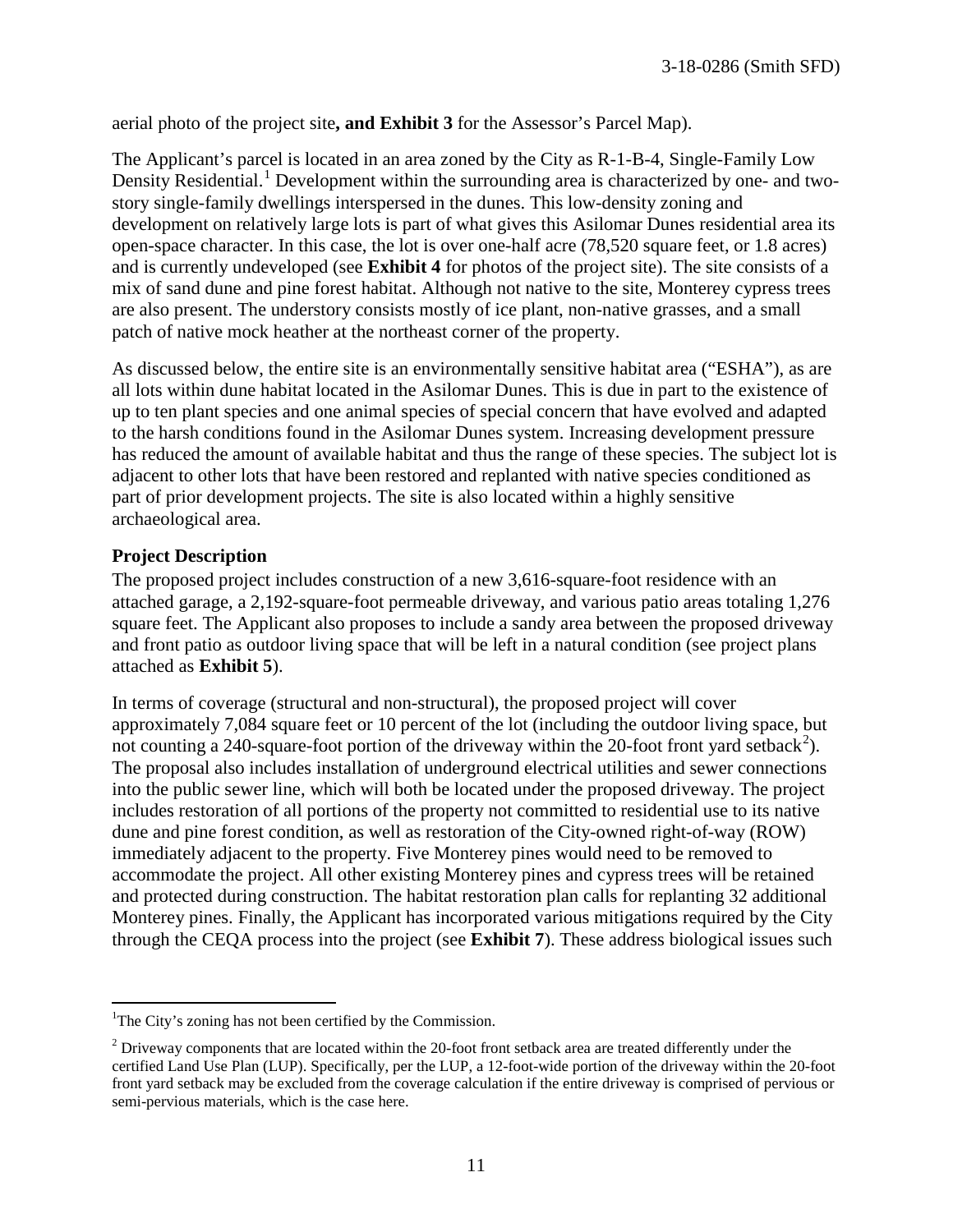as monitoring during construction activities, as well as archeological resource issues. These incorporated components are considered part of the proposed project.

# **B. STANDARD OF REVIEW**

The Asilomar Dunes portion of the City of Pacific Grove is located within the coastal zone, but the City does not have a certified LCP. The City's LUP was certified in 1991, but the zoning or Implementation Plan (IP) portion of the LCP has not yet been certified. The City is currently in the preliminary stages of updating its LUP and developing an IP. Because the City does not yet have a certified LCP, applicants for coastal zone development must apply to the Coastal Commission directly for coastal development permits (CDPs). Although the certified LUP provides guidance during the review of such applications, the standard of review is the Coastal Act.

## **C. ENVIRONMENTALLY SENSITIVE HABITAT AREAS**

#### **Applicable Policies**

Coastal Act Section 30240, states:

#### *Section 30240 Environmentally sensitive habitat areas; adjacent developments*

- *(a) Environmentally sensitive habitat areas shall be protected against any significant disruption of habitat values, and only uses dependent on those resources shall be allowed within those areas.*
- *(b) Development in areas adjacent to environmentally sensitive habitat areas and parks and recreation areas shall be sited and designed to prevent impacts which would significantly degrade those areas, and shall be compatible with the continuance of those habitat and recreation areas.*

The Coastal Act, in Section 30107.5, defines an environmentally sensitive area as

*Section 30107.5…any area in which plant or animal life or their habitats are either rare or especially valuable because of their special nature or role in an ecosystem and which could be easily disturbed or degraded by human activities and developments.* 

As indicated previously, while Coastal Act policies are the standard of review for coastal development permits until the City completes its LCP, the City's certified LUP can provide guidance to the Commission as it considers proposals for development in the Asilomar Dunes neighborhood. With regards to environmentally sensitive habitat areas, the LUP contains various policies designed to protect the acknowledged dune ESHA of the Asilomar Dunes area:

*LUP Policy 2.3.5.1. New development in the Asilomar dunes area (bounded by Asilomar Avenue, Lighthouse Avenue, and the boundary of Asilomar State Park) shall be sited to protect existing and restorable native dune plant habitats, as well as the native oaks and pine forest which stabilize the inland edge of the high dunes… No development on a parcel containing ESHA shall be approved unless the City is able to find that, as a*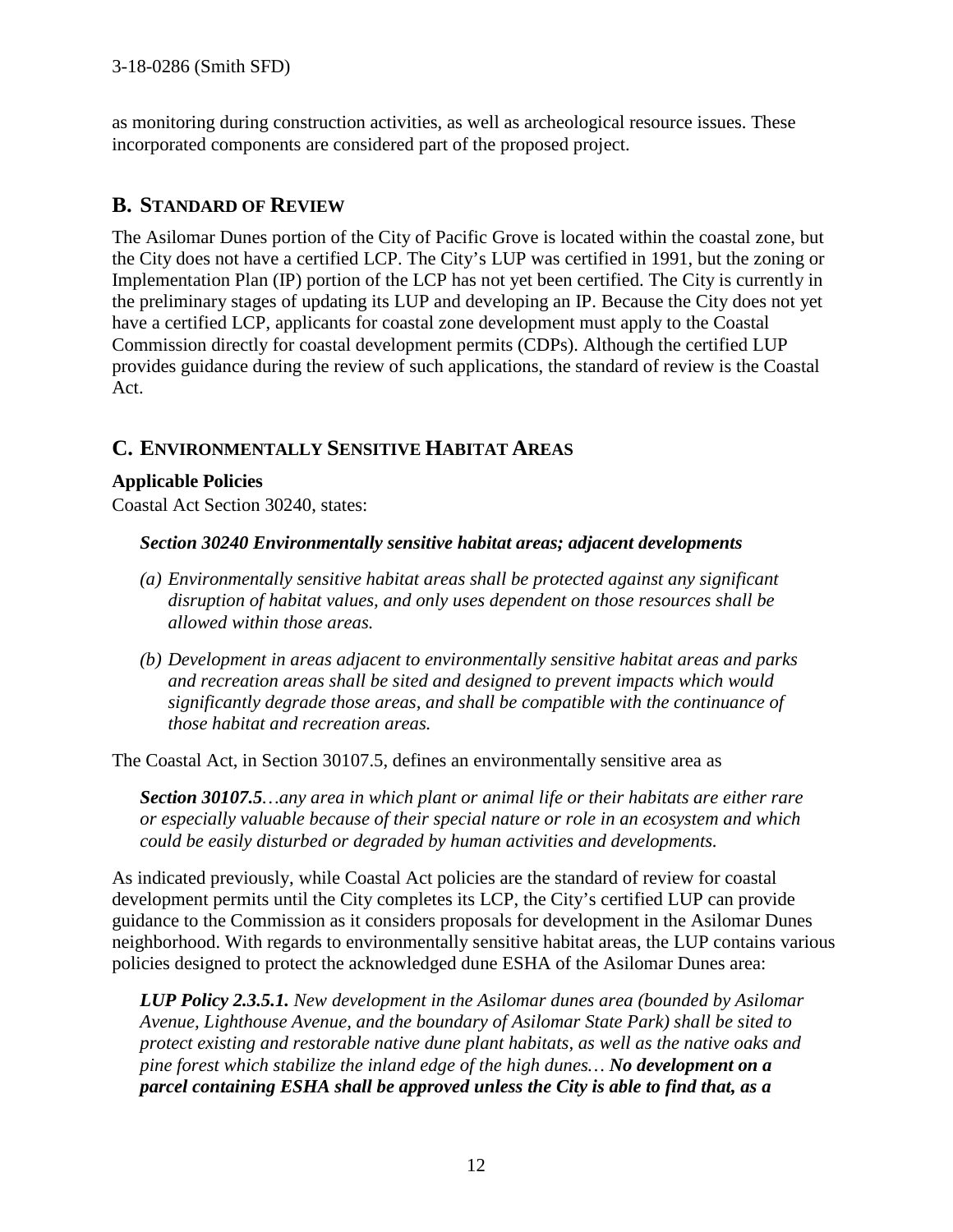*result of the various protective measures applied, no significant disruption of such habitat will occur. [emphasis added]* 

*LUP Policy 2.3.5.1.c. During construction of new development, habitat areas containing Menzies' wallflowers or Tidestrom's lupine or other rare and endangered species shall be protected from disturbance. Temporary wire mesh fencing shall be placed around the habitat prior to construction and the protected area shall not be used by workers or machinery for storage of materials. Compliance inspection(s) will be made during the construction phase.*

*LUP Policy 2.3.5.1.e. If an approved development will disturb dune habitat supporting or potentially supporting Menzies' wallflower, Tidestrom's lupine or other rare or endangered species, or the forest front zone along Asilomar Avenue south of Pico Avenue, that portion of the property beyond the approved building site and outdoor living space (as provided in section 3.4.5.2) shall be protected by a written agreement, deed restrictions or conservation easement granted to an appropriate public agency or conservation foundation. These shall include provisions which guarantee maintenance of remaining dune habitat in a natural state, provide for restoration of native dune plants under an approved landscape plan, provide for long-term monitoring of rare and endangered plants and maintenance of supporting dune or forest habitat, and restrict fencing to that which would not impact public views or free passage of native wildlife. Easements, agreements or deed restrictions shall be approved prior to commencement of construction and recorded prior to sale or occupancy.* 

*LUP Policy 2.3.5.1.g. Utility connections shall be installed in a single corridor if possible, and should avoid surface disturbance of areas under conservation easement.* 

*LUP Policy 3.4.4.1. All new development shall be controlled as necessary to ensure protection of coastal scenic values and maximum possible preservation of sand dunes and the habitat of rare and endangered plants.* 

Section 3.4.5.2 of the LUP specifies the maximum aggregate lot coverage allowed for new development in the Asilomar Dunes area as follows:

*LUP Policy 3.4.5.2. Maximum aggregate lot coverage for new development in the R-1-B-4 zoning districts is 15% of the total lot area. For purposes of calculating lot coverage under this policy, residential buildings, driveways, patios, decks (except decks designed not to interfere with passage of water and light to dune surface below) and any other features that eliminate potential native plant habitat will be counted. However, a driveway area up to 12 feet in width the length of the front setback shall not be considered as coverage if surfaced by a material approved by the Site Plan Review Committee. An additional 5% may be used for immediate outdoor living space, if left in a natural condition, or landscaped so as to avoid impervious surfaces, and need not be included in the conservation easement required by Section 2.3.5.1(e). Buried features, such as septic systems and utility connections that are consistent with the restoration and maintenance of native plant habitats, need not be counted as coverage.* 

*The siting of each new development and the expected area of disturbance around each*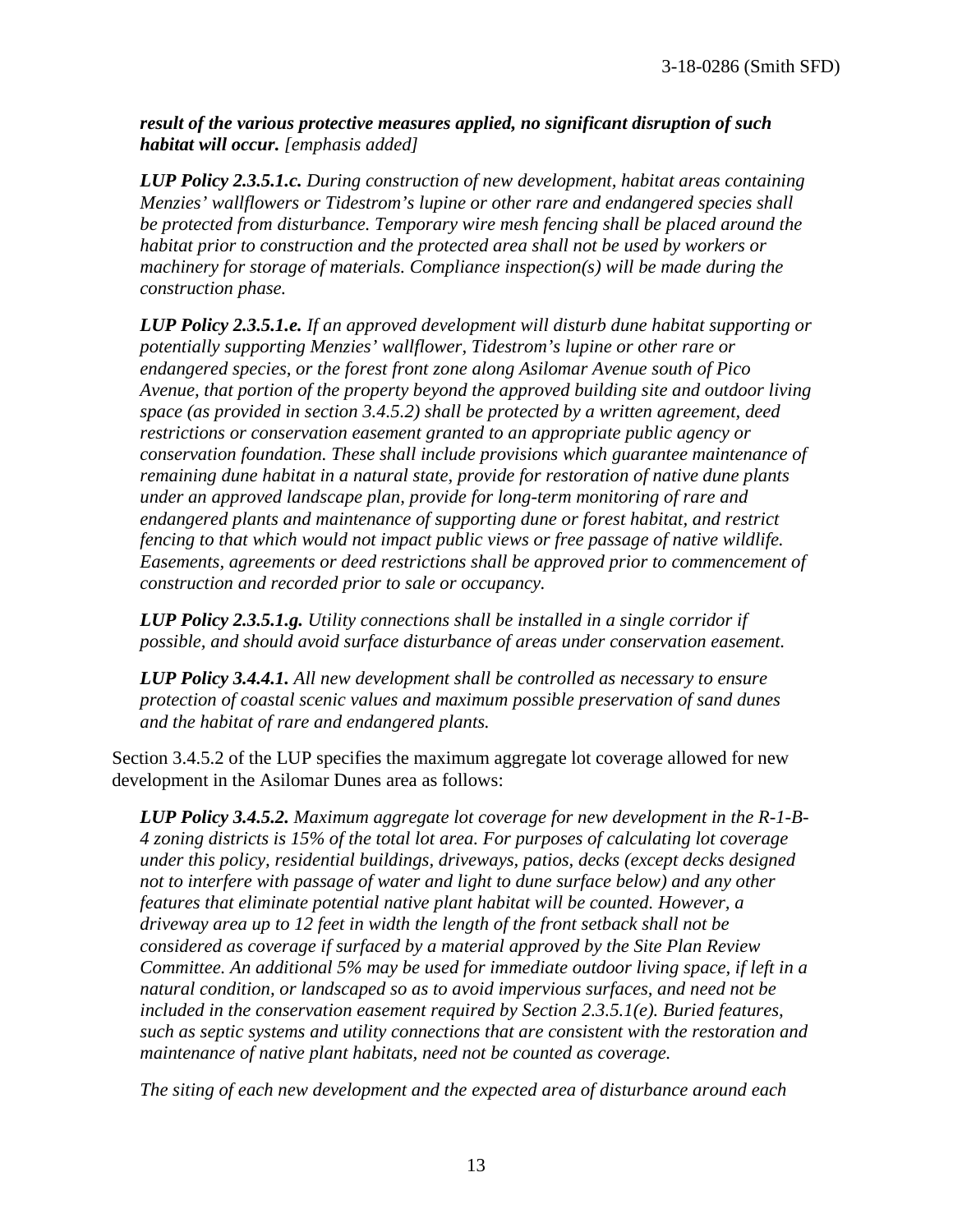*residence shall be individually reviewed by the Site Plan Review Committee. Such review shall duly consider the minimization of dune destabilization and disturbance to endangered plants and their habitat.* 

*In special cases, up to 20% aggregate lot coverage may be allowed as a conditional use if the City specifically finds that:*

- *a) An offsetting area of native dune plant habitat will be restored and maintained adjacent to the site, such that the total area which will be preserved, restored and permanently maintained under conservation easement or similar enforceable legal instrument, as provided in Section 2.3.5.1, is equal to at least 80% of the total area of applicant's lot; and,*
- *b) The additional site coverage is essential for protecting public views (i.e., by maximizing front setback in the case of parcels facing Sunset Drive), or for avoiding hardships in the case of existing parcels of one-half acre or less which would otherwise suffer in comparison to adjacent similarly-sized developed parcels.*

#### **Asilomar Dunes Resources**

Coastal sand dunes constitute one of the most geographically constrained habitats in California. They only form in certain conditions of sand supply in tandem with wind energy and direction. Dunes are a dynamic habitat subject to extremes of physical disturbance, drying, and salt spray, and support a unique suite of plant and animal species adapted to such harsh conditions. Many characteristic dune species are becoming increasingly uncommon. Even where degraded, the Coastal Commission has typically found this important and vulnerable habitat to be ESHA due to the rarity of the physical habitat and its important ecosystem functions, including that of supporting sensitive species.

The proposed development is located in the Asilomar Dunes complex, an environmentally sensitive habitat area extending several miles along the northwestern edge of the Monterey Peninsula. The Asilomar Dunes complex extends from Point Pinos at the Lighthouse Reservation in Pacific Grove through Spanish Bay and to Fan Shell Beach in the downcoast Del Monte Forest area. Within Pacific Grove, this dunes complex extends through two protected areas, the Lighthouse Reservation area and Asilomar Dunes State Park, which sandwich a dune-residential community. Although this dune-residential area is often described as Asilomar Dunes more broadly, it is only a part of the larger Asilomar Dunes complex.<sup>[3](#page-13-0)</sup>

The Asilomar Dunes extend inland from the shoreline dunes and bluffs through a series of dune ridges and inter-dune swales to the edge of more urban development in some cases and the edge of the native Monterey pine forest in others. The unusually pure, white quartz sand in this area was formerly stabilized by a unique indigenous dune flora. However, only a few acres of the original habitat area, which spans almost five miles of shoreline and includes the Asilomar residential neighborhood in Pacific Grove, remain in a natural state. The balance of the original habitat has been lost or severely damaged by sand mining, residential development, golf course development, trampling by pedestrians, and the encroachment of non-indigenous introduced

<span id="page-13-0"></span> $\overline{a}$ <sup>3</sup> The Pacific Grove Asilomar Dunes dune-residential area is located between Lighthouse Avenue and State Parks' Asilomar Conference grounds, and between inland Asilomar Avenue and the Asilomar State Beach shoreline.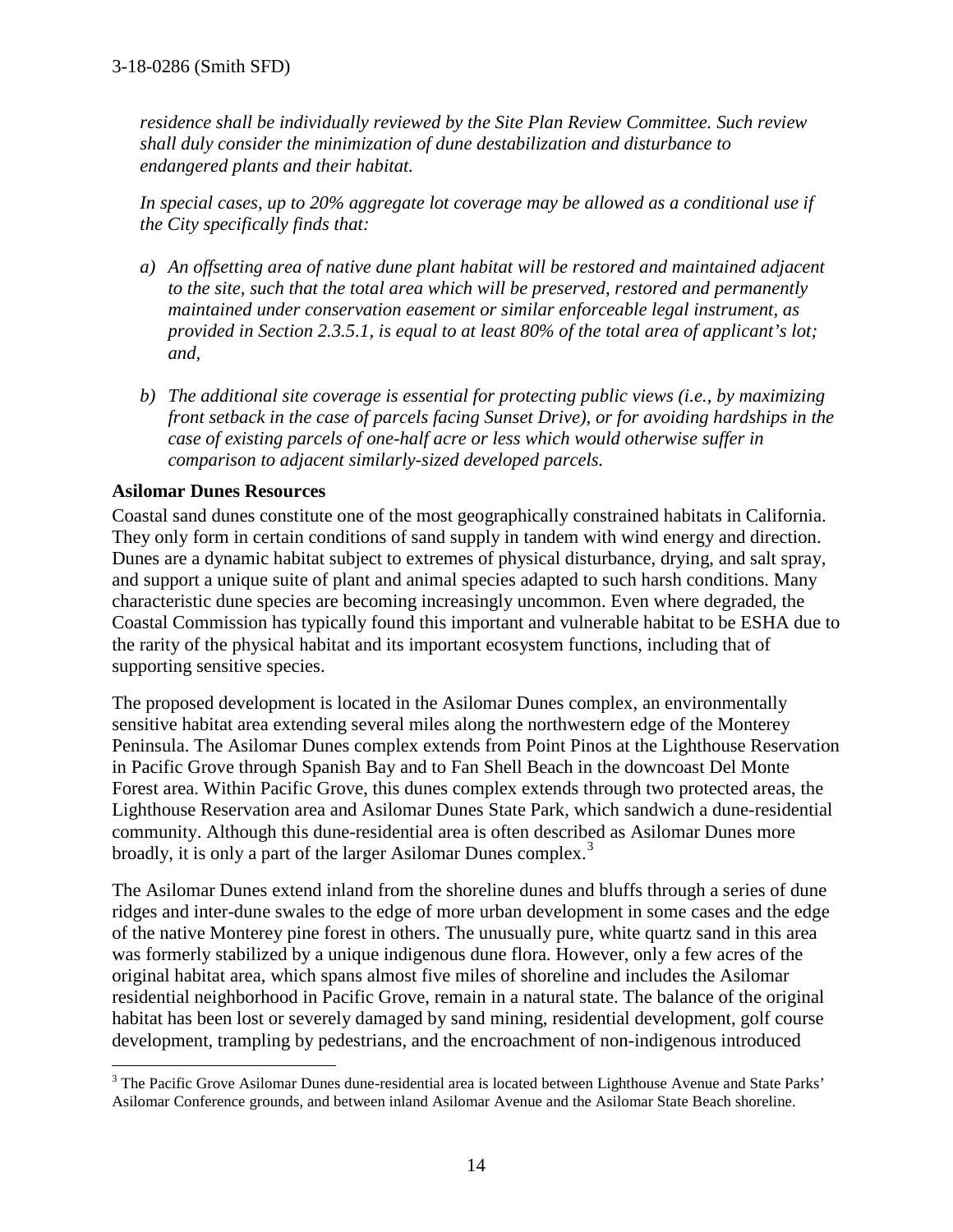vegetation. While a number of preservation and restoration efforts have been undertaken (most notably at the Spanish Bay Resort, Asilomar State Beach, and in connection with previously approved residential developments on private lots), much of the Asilomar Dunes complex remains in a degraded state. Even so, it remains a valuable habitat area because it supports certain rare and/or endangered plants and animals that are characteristic of this environmentally sensitive and rare habitat.

The Asilomar Dunes complex includes up to ten plant species and one animal species of special concern that have evolved and adapted to the desiccating, salt-laden winds and nutrient poor soils of the Asilomar Dunes area. The best known of these native dune plants are the Menzie's wallflower, Monterey spineflower and the Tidestrom's lupine, which all have been reduced to very low population levels through habitat loss and are Federally-listed endangered species. Additionally, the native dune vegetation in the Asilomar Dunes includes other dune species that play a special role in the ecosystem; for example, the bush lupine, which provides shelter for the rare black legless lizard, and the coast buckwheat, which hosts the endangered Smith's blue butterfly. Native Monterey pine trees that comprise the forest-front, an area where the central dune scrub plant community intersects the native Monterey pine forest community, serve to minimize environmental stresses to the interior trees of the forest, reduce tree failures that result when trees are more directly exposed to wind, and are considered critical in maintaining the stability of the landward extent of the sand dunes. Because of these unique biological and geological characteristics of the Asilomar Dunes, the Commission has a long history of identifying all properties in the Asilomar Dunes area with these dune system features, both in the City of Pacific Grove and Monterey County, as being located within ESHA. Based on this understanding, the Pacific Grove LUP certified by the Commission includes a variety of policies, relevant policies which are cited above, to protect this identified dune ESHA.

#### **Site Specific Resources**

At the time of LUP development, the City of Pacific Grove conducted a comprehensive survey of existing dune resources on each parcel. At that time (1990), the Applicant's parcel was identified and characterized as Monterey Pine forest with moderate sensitivity (see **Exhibit 6**). A botanical survey report prepared by coastal biologist Thomas K. Moss on April 6, 2016 states that the property can best be described as a mix of highly degraded sand dune habitat and Monterey Pine forest. Exotic plants and aggressive invasive species, such as ice plant, are abundant throughout the project site. Native species, including Monterey Pines and mock heather, are also found on site. No individual occurrences of sensitive plant species were found, but the report concludes that the site could support sensitive dune plants. The report also noted that the black legless lizard likely occurs on the property, but the site was not searched for its presence. The black legless lizard is listed on the California Department of Fish and Wildlife's "Species of Special Concern."

Commission staff has visited the site and confirmed that the site contains dune habitat, albeit degraded with non-native plants in some areas, as well as Monterey pine forest. Therefore, based upon the presence of dune and forest habitat and the potential for special status species, and consistent with the City's LUP and prior Commission actions on other proposed development in the Asilomar Dunes, the Commission finds that the site is environmentally sensitive habitat as defined by Section 30107.5 of the Coastal Act.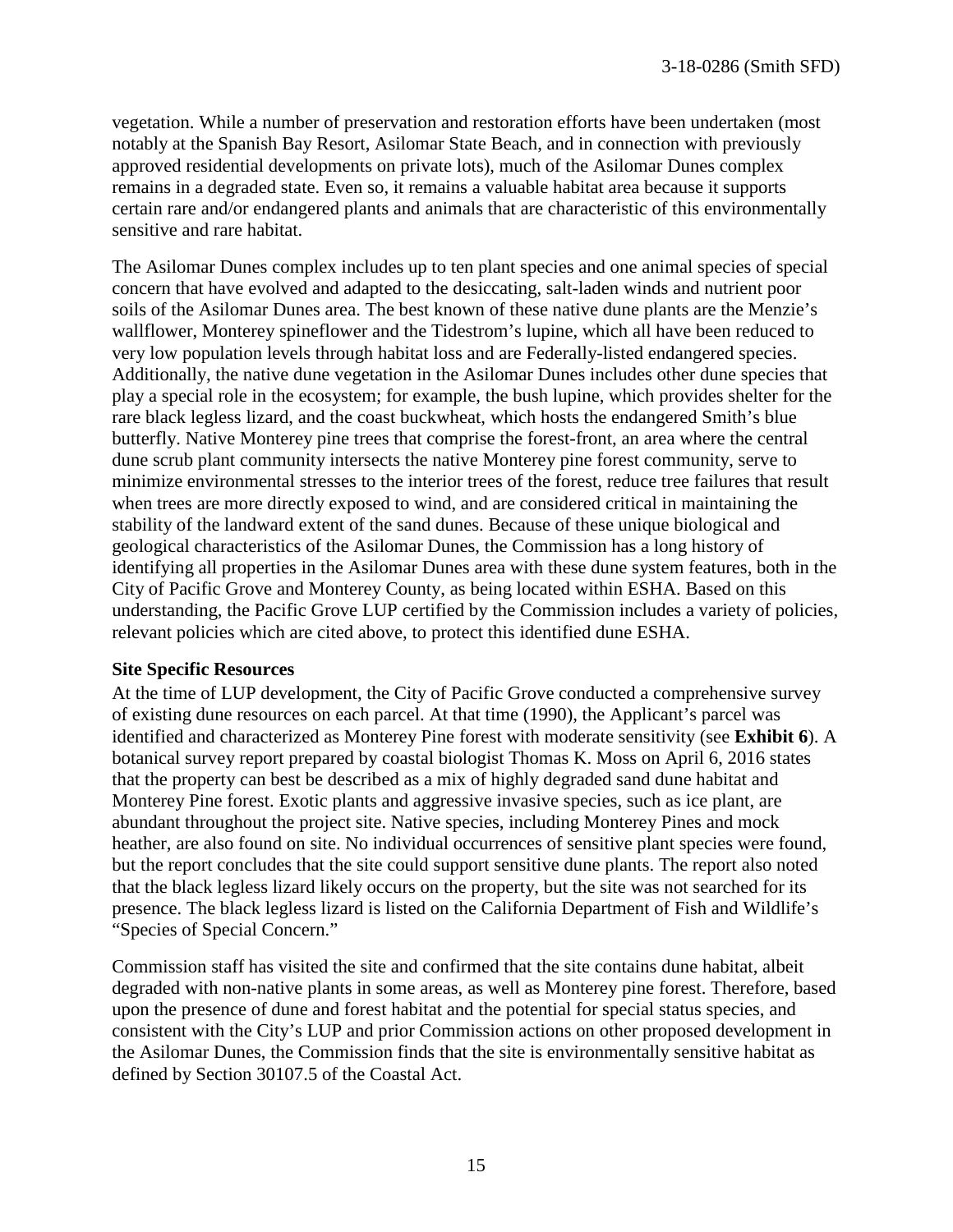#### **Project Impacts**

The proposed project will impact the dune ESHA on the site in two ways: (1) it will provide for a new residential use in dune ESHA for the foreseeable future, and (2) it will contribute to the cumulative loss of the Asilomar Dune system. Nonetheless, to avoid an unconstitutional taking of private property, the Commission must allow some beneficial economic use of the Applicant's property, considering the fact that the Applicant's entire property is located within ESHA (for which the Coastal Act normally limits development to resource-dependent uses). As discussed below, with onsite restoration, avoidance of sensitive dune species, and conditions to meet the coverage limitations of the LUP, the project is conditioned as much as possible to be consistent with Coastal Act Section 30240 and simultaneously satisfy constitutional standards regarding unconstitutional takings of property.

#### *Residential Use in ESHA*

The residential zoning of the existing parcel pre-dates the Coastal Act, including Section 30240, the purpose of which is to protect environmentally sensitive habitat areas. Ordinarily the Coastal Act does not allow residential uses in ESHA, absent a need to comply with Section 30010 by avoiding an unconstitutional taking of private property. Thus, the existing residential parcel in the Asilomar Dunes ESHA is in a manner of speaking "grandfathered" for purposes of compliance with Coastal Act Section 30240. Construction of a single-family dwelling within ESHA would normally be incompatible with the requirements of Coastal Act Section 30240, which expressly states that "only uses dependent on [ESHA] resources shall be allowed within those areas." Still, considering that the Asilomar neighborhood was subdivided prior to passage of the Coastal Act; the R-1-B-4 zoning designation of the Applicant's property specifically allows for single-family, low-density residential dwelling; and further considering that the Commission must allow *some* economically-beneficial use of the Applicant's property to avoid an unconstitutional taking of private property without compensation, the Commission recognizes that approval of a single-family dwelling (as proposed here) achieves the resource-protection policies underlying Section 30240 of the Coastal Act as much as possible while still allowing for residential development as contemplated by the parcel's zoning.

As proposed, the project will result in a new structure and associated residential development on the site. Although the application has not specifically addressed the life of the project, the Commission assumes that the new home will be on the site for at least 50 years, if not more. The Commission expects, therefore, that the impacts of the proposed residential use of the site will be extended into the future for as long as the new house remains on the site.

#### *Direct and Indirect ESHA Impacts*

The impacts of the proposed residential use on ESHA are varied. First and foremost is the direct loss of dune ESHA onsite due to the proposed development footprint of 7,084 square feet, or approximately nine percent of the 78,520-square-foot site. The proposed residence and garage would cover 3,616 square feet of the site. Another 1,276 square feet of impervious development includes three small patios at the back of the residence and one larger patio at the front, while a 2,192-square-foot driveway will be constructed with permeable pavers. The project also includes 768 square feet of outdoor living space where residential uses will be allowed, but which will be left in a natural condition.

The other significant onsite impacts to ESHA are due to the location of the residential use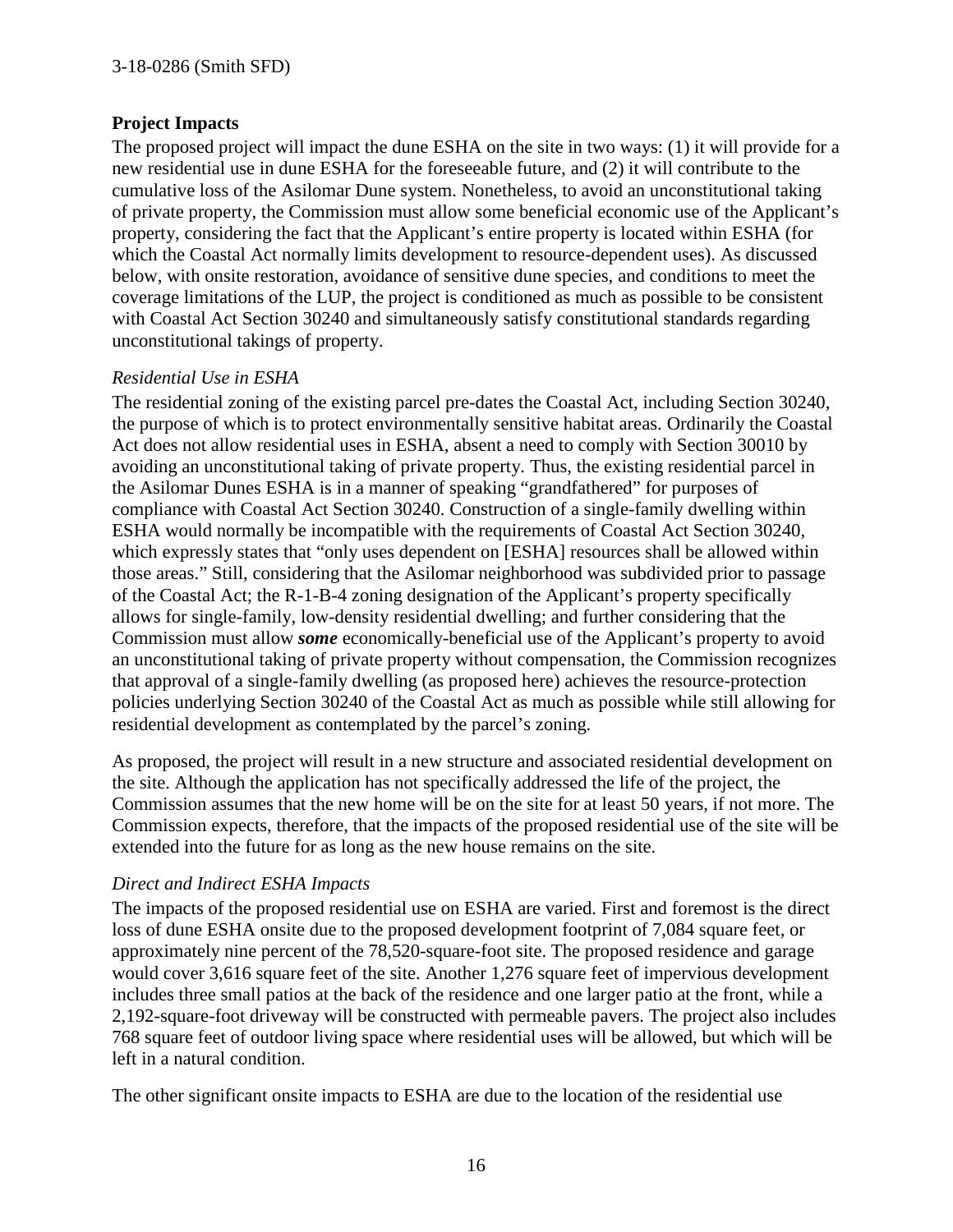immediately in and adjacent to the remaining habitat, without any buffers. To implement Coastal Act Section 30240, the Commission usually requires not only avoidance of ESHA but also the use of buffering to minimize the disruption of habitats from non-compatible uses. Such impacts include light and noise; shading of dune habitat; the potential introduction on non-native plants and invasive species; direct disturbance of habitat from residentially-related activities; and potential impacts on flora and fauna from domestic animals. In the case of dune habitat, the presence of residential development also results in a general impact to the ecological functioning of the dune system, including fragmentation of habitat and the prevention of sand movement that is an ongoing feature of dune habitat systems.

As with other parcels in the Asilomar Dunes system, the direct impacts to adjacent habitat are not avoidable if a residential use of the site is allowed because the entire site is ESHA. There is no feasible location that would also buffer the ESHA. Some of the impacts could perhaps be reduced, for example by making the home design more compact (smaller) in order to minimize coverage and maximize adjacent contiguous habitat. The project plans propose total coverage that is within the LUP maximum for residential development. The design of this house is relatively compact with the exception of a long front driveway, but such a design in this case is appropriate because the proposed house has been purposefully set back from the street to avoid the more heavily forested areas of the site and in an open area that is devoid of native vegetation However, the overall impacts of the existing residential use on the dune system cannot be fully eliminated without entirely eliminating the residential use of the Applicant's property.

#### *Expanded Residential Use of Site*

The new residential use and development will displace areas of previously undeveloped but highly degraded dune habitat. The project includes a 3,616-square-foot two-story home with three bedrooms, two-and-half bathrooms, a three car garage, and outdoor patio areas. The size of the new residence can be expected to support a large family, pets, cars, and other typical household indicators. This generally equates to a greater amount of light, noise, and other disturbances that can impact ESHA.

#### *Temporary ESHA impacts*

The project will also result in direct temporary impacts to dune ESHA necessitated by the construction process. Inevitably the project will entail impacts to dune and pine forest habitat beyond the proposed final development footprint, as it is not reasonably feasible to contain all of the construction activity within the development envelope itself. Although these areas will be restored at the end of the construction process, these temporary impacts are, nonetheless, impacts to dune ESHA that must be accounted for. The project will also include utility trenching and sewer installations that will also result in a temporary disruption of ESHA, and can reasonably be expected to result in future disruption for necessary repairs and maintenance.

#### *Cumulative Impacts to Asilomar Dunes System*

The Applicant's project is located near the northern end of the Asilomar Dunes dune-residential area of Pacific Grove, an area now of approximately 60 acres where the dunes retain roughly their original contours. Although divided into about 95 lots and developed with 75 existing dwellings, the area still contains some of the best remaining examples of the original Asilomar Dunes landform and flora.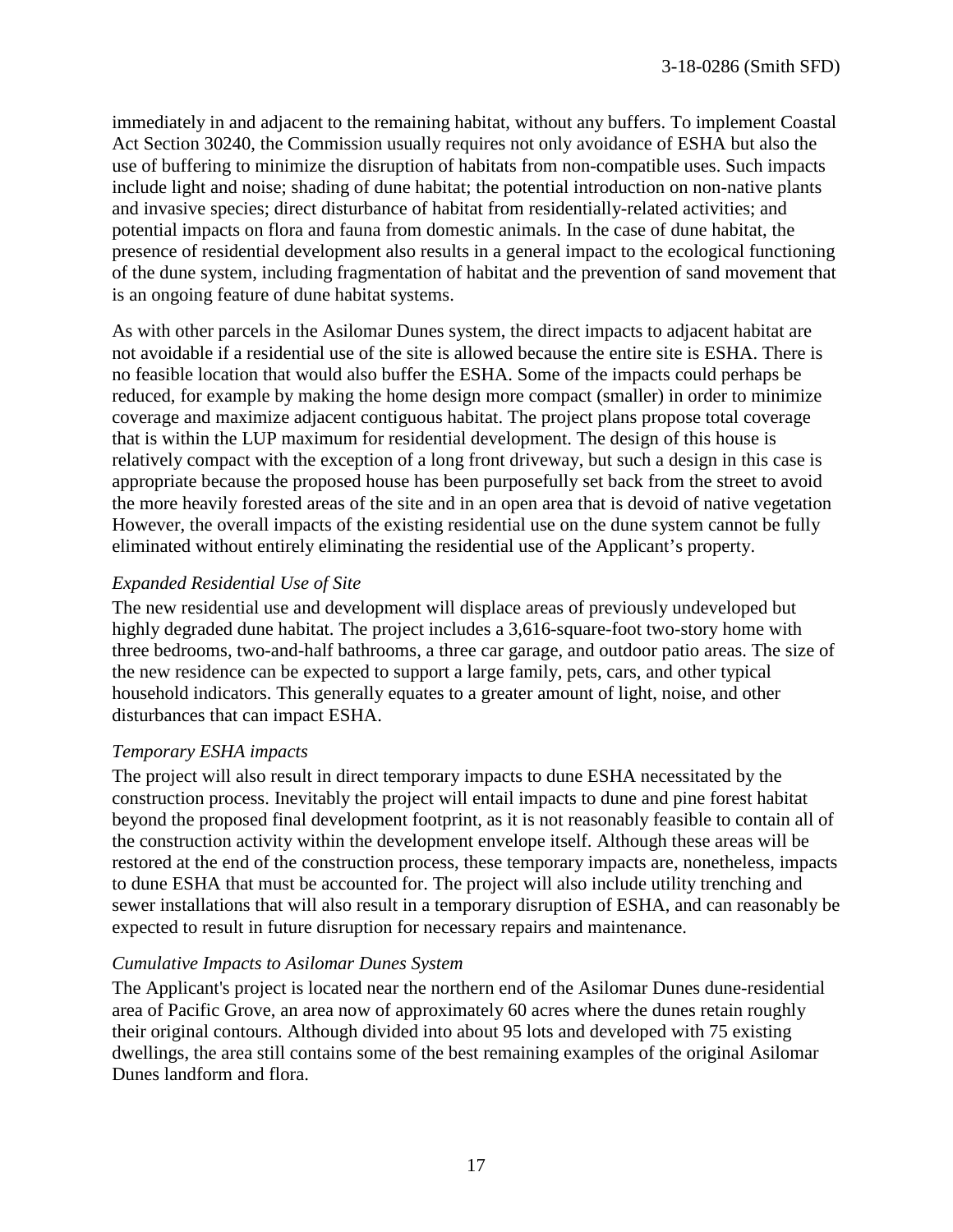$\overline{a}$ 

The cumulative impacts of additional residential development, both new development and redevelopment, will have a substantial adverse impact on the unique ecology of the Asilomar Dunes, as each loss of natural habitat area within the Asilomar Dunes formation contributes to the overall degradation of this finite and extremely scarce coastal resource. This cumulative impact includes direct loss of habitat, increased fragmentation and interference with ecological processes, and intensified impacts from expanded and intensified residential development immediately within the dunes system.

#### **Consistency with the Coastal Act and LUP Guidance**

The Commission has a long history of protecting the Asilomar Dunes system ESHA, including through development and application of guiding Pacific Grove LUP policies that strike a balance between maximum dune habitat protection and allowance of a reasonable residential use on preexisting subdivided parcels in the Asilomar area. To minimize disturbance to the sensitive dune and related habitats, the total maximum aggregate lot coverage (not counting outdoor living space area) under the certified LUP is limited to 15 percent of the lot area for most lots (i.e., for lots greater than one-half acre in size). In cases where a lot is one-half acre or less, up to 20 percent aggregate lot coverage may be allowed provided that: 1) an offsetting area of native habitat will be restored and maintained adjacent to the site such that the total area preserved, restored, and maintained is equal to at least 80 percent of the total area of the lot, and 2) the additional coverage is necessary to avoid a hardship in the case of existing parcels of less than one-half acre, which would otherwise suffer in comparison to adjacent slightly larger developed parcels. As defined in the LUP, this coverage includes buildings, driveways, patios, decks that do not allow for the passage of water and light to the dune surface, and any other features that eliminate native plant habitat. The LUP also allows an additional maximum of five percent of the lot area for "immediate outdoor living area" that can be landscaped and within which residential activities are allowed. Per the LUP, the remainder of any site (i.e., 75-80 percent, once maximum coverage and outdoor living area are accounted for) must be preserved as dune habitat, including through restoration/enhancement as necessary to ensure maximum feasible habitat value.

In this case, the proposed project is within the LUP-defined maximums, with approximately nine percent of the project site to be developed. The proposed plans contemplate 10 percent total lot coverage (i.e., nine percent impervious coverage and one percent outdoor living space), all of which is new coverage above existing conditions but still within the established LUP maximum. The proposed residence otherwise avoids direct impacts to individual occurrences of endangered plant species and limits tree removal to five Monterey pines by siting the proposed residence within an open flat area of the site.<sup>[4](#page-17-0)</sup> The project also provides for replanting of an additional 32 Monterey pines and incorporates mitigation measures to ensure the protection of all remaining pine and cypress trees, including installation of temporary protective fencing prior to construction and daily inspections by a qualified biologist. Additionally, the Applicant has incorporated into the project a dune and forest restoration plan for the remainder of the site.

<span id="page-17-0"></span><sup>&</sup>lt;sup>4</sup> This does not account for potential seed bank present below the surface of the dunes on the site, but rather is focused on individual expressed above-ground plants. Given the shifting nature of these types of dunes, including shifting seed banks etc., it is generally presumed that expressed individuals indicate that seed stock for these species is present in the general area, and that the "habitat" for these species is not necessarily confined to individual expressed occurrences. That said, it has also been the Commission's long-standing practice to avoid locations of individual sensitive plants that are identified on a site.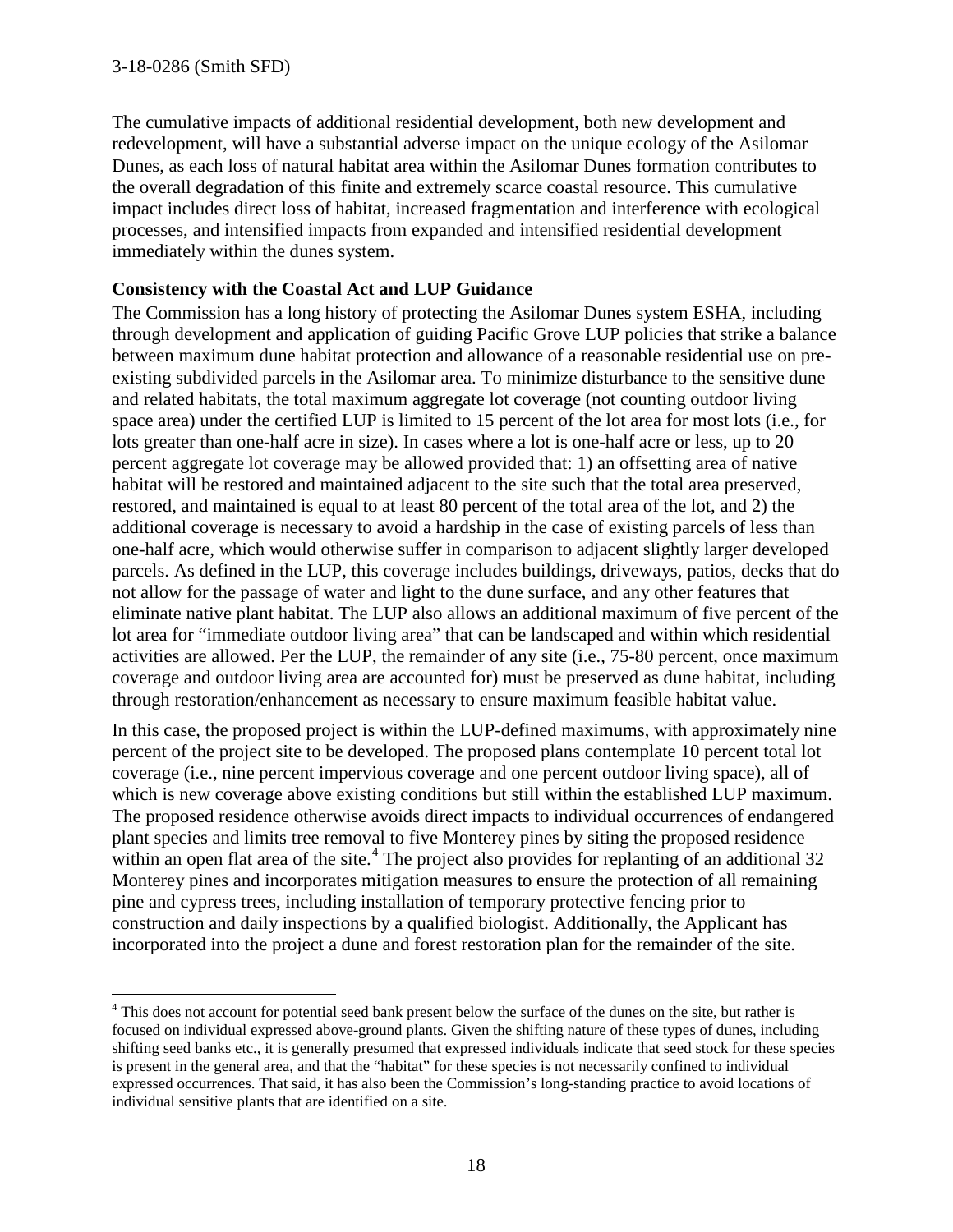The Commission has generally applied the guiding LUP 15/5 percent (or 20/5 percent for lots less than half-an-acre in size) coverage rule cited earlier for cases in Asilomar where new development is proposed on vacant lots. This is to address the Coastal Act requirements to protect ESHA from non-resource-dependent development, while avoiding a taking of private property. This intent is summarized in the Commission's 1988 findings for adoption of the LUP:

*Over a period of 14 years, the Coastal Commission has considered several dozen coastal development requests in the Asilomar Dunes area…* 

*Because of this existing pattern of use, it wasn't feasible to exclude residential development from existing vacant parcels. Therefore, the Commission has emphasized preservation and restoration of remaining habitat rather than strict prohibition …Generally, this has meant that building and driveway coverage have been limited to 15% or less of the parcel area; some flexibility has been allowed where hardships resulted from very small lot sizes or similar circumstances…*

Since certification of the LUP, the Commission has in other past instances relied on the LUP standard, with specific attention to limiting the total site coverage (excluding outdoor living space) of new residential development on vacant lots of record to 15 percent (e.g., 3-99-071 (Knight); 3-01-013 (Baldacci); 3-01-020 (Pletz)). As anticipated by the LUP, the Commission has allowed up to 20 percent coverage in cases involving smaller (less than one-half acre), more constrained lots (e.g., 3-90-123 (Naegele); 3-10-045 (DaCosta); 3-14-0981 (Carp); 3-16-0350 (St. Dennis)).

More recently, in cases where there was new dune coverage, a coverage increase within the LUP maximum, and/or a coverage decrease for a remodel that was still above LUP maximums, the Commission has also required 2:1 off-site mitigation for such dune coverage (e.g., 3-10-029 (Johnston); 3-11-020 (Goins); and 3-14-0981 (Carp); 3-14-1172 (White)).

Another important aspect of the Commission's permitting history in Asilomar is the evolution and refinement of the application of Coastal Act Section 30240 to new residential development in dune ESHA. For example, as evidenced by the LUP finding cited above, the Commission has always been concerned with the need to provide for a residential use on existing vacant lots of record in Asilomar, notwithstanding the presence of dune ESHA. However, the Commission's more recent findings for such approvals have become more focused on the need to make such approvals to avoid a taking of private property pursuant to Coastal Act Section 30010 (e.g., 3-05- 059 (Pletz) and 3-05-060 (Reinstedt); 3-14-0981 (Carp) 3-14-1186 (Griffith); 3-14-1591 (Grines);  $3-16-0350$  $3-16-0350$  $3-16-0350$  (St. Dennis)). In addition, since the *Bolsa Chica* decision in 1999,<sup>5</sup> there has been increased attention on the need to more strictly apply the resource-dependent requirement of Section 30240 to more closely conform with the legal principles regarding 30240 as established by caselaw (including *Bolsa Chica*, among others). Although the practical effect may have been similar, earlier decisions in Asilomar focus more on the need to minimize significant disruption of dune habitat and less on the fact that residential development is not a resourcedependent use.

The case at hand involves a vacant, residentially-zoned lot and thus allowing this dune-

<span id="page-18-0"></span> $\overline{a}$ <sup>5</sup> *Bolsa Chica Land Trust v. Superior Court*, 71 Cal. App. 4th 493 (1999).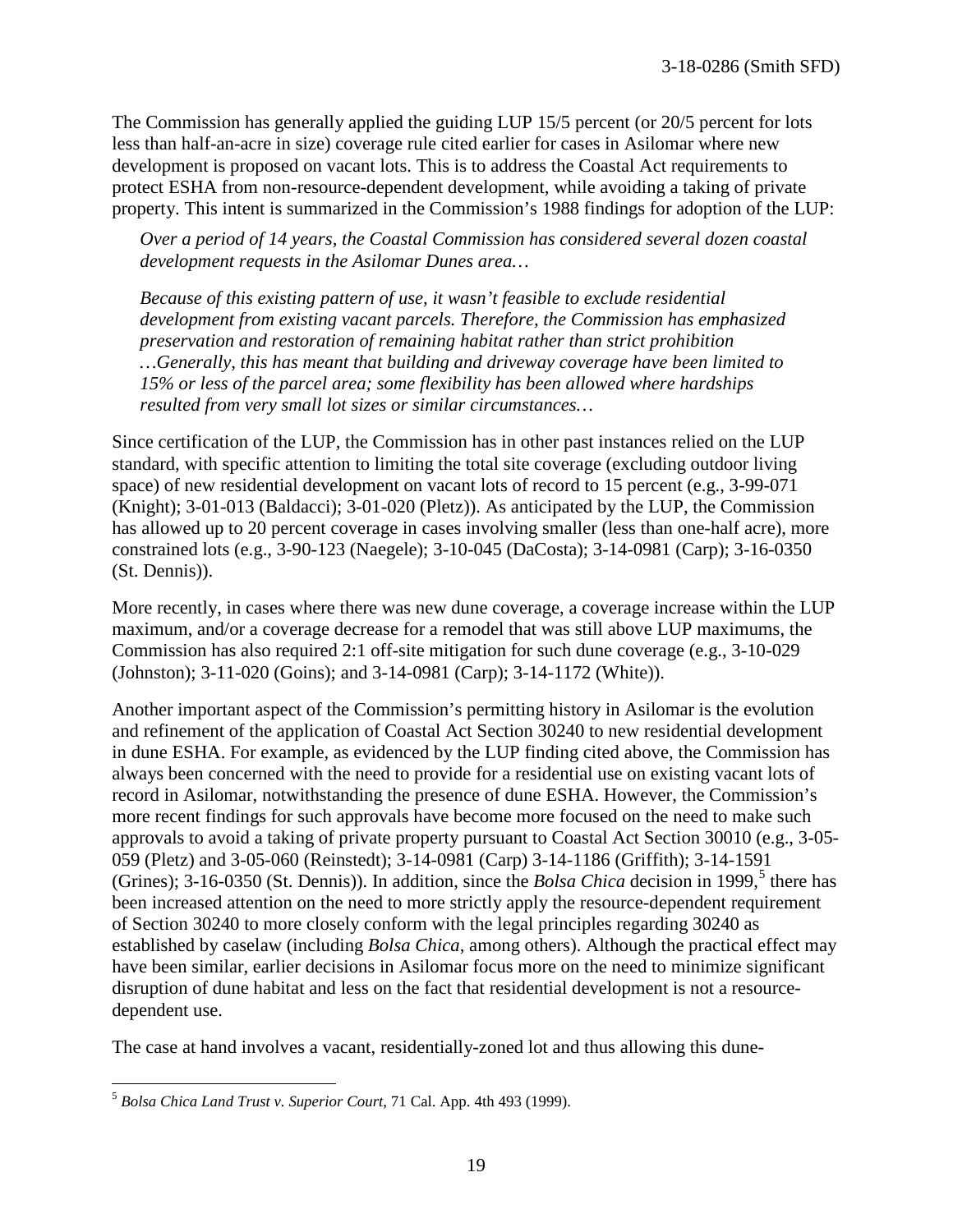residential parcel to enjoy the same limited benefits of some residential development in ESHA, up to the maximum coverage allowed by the LUP certified by the Commission, is permissible if ESHA impacts are minimized and appropriately mitigated. In this case, the proposed residence is sited in the least sensitive area of the site and avoids any sensitive plant species. The development will necessarily involve some impacts to areas immediately surrounding the building envelope, but such impacts will be minimal and temporary. Recognizing the unique circumstances of dune protection in the Asilomar system, including the LUP guiding policies that clearly establish a maximum coverage limit and which the Commission has relied upon in the past, the project can be found as consistent as possible with Section 30240 if conditioned to address the direct, indirect, and cumulative impacts of the development. To assure maximum protection and thus minimize significant disruption of ESHA, and to mitigate new direct and cumulative impacts to ESHA, as required by both the Coastal Act and the LUP, onsite and offsite restoration of dune habitat is also necessary.

Special conditions have been attached to this permit that limit development in conformance with the submitted approved plans that identify the maximum impervious site coverage to include no more than nine percent of the lot (up to 7,084 square feet) and no more than one percent outdoor living space (up to 768 square feet), excluding the portion of the driveway located in the 20-foot front yard setback (see **Special Condition 1**).

To best protect remaining dune habitat, special conditions are also attached to ensure that outdoor living areas immediately abutting native dune restoration areas are planted with native species from local stock appropriate to the Asilomar Dunes area. Specifically, **Special Condition 2c** requires the submittal of final landscaping plans that, among other things, prohibit the planting of non-native, invasive species, require all plant materials to be complementary to the native habitats in the project vicinity (Central Coast Dune Scrub and Monterey Pine Forest), prevent the spread of exotic invasive plant species, and avoid contamination of the local native plant community gene pool. **Special Condition 2a** allows sand excavated during development to be placed outside of the building envelope in a manner that replicates surrounding natural dune forms, provided it will support and enhance the restoration of natural habitat values.

**Special Condition 2e** prohibits permanent fencing on the site, so as to ensure the maximum natural exchange of sand and seed stock and wildlife corridor continuity, thereby helping to facilitate continuous dune resource values. Although fencing consistent with protecting habitat preservation areas may be appropriate for a short time during construction, any other existing fencing for this site is not appropriate and must be removed. Any future permanent fencing contemplated for this site will require an amendment to this coastal development permit. This condition does allow for temporary exclusionary fences to protect habitat areas outside of the building envelope during construction and are a necessary mitigation measure and are required to assure protection of these environmentally sensitive habitat areas.

Because the project will adversely impact sensitive dune habitat areas in the manner described above, mitigation is required to offset these impacts. Specifically, dune habitat areas must be enhanced and protected over the long term to offset impacts to these areas from a non-resourcedependent residential use and for the temporary impacts associated with the construction of the residence. The Applicant's proposed dune restoration plan can form the basis for such long-term enhancement and protection. Accordingly, this approval requires a qualified biologist to prepare and implement a native dune restoration plan for the site (**Special Condition 3**) that includes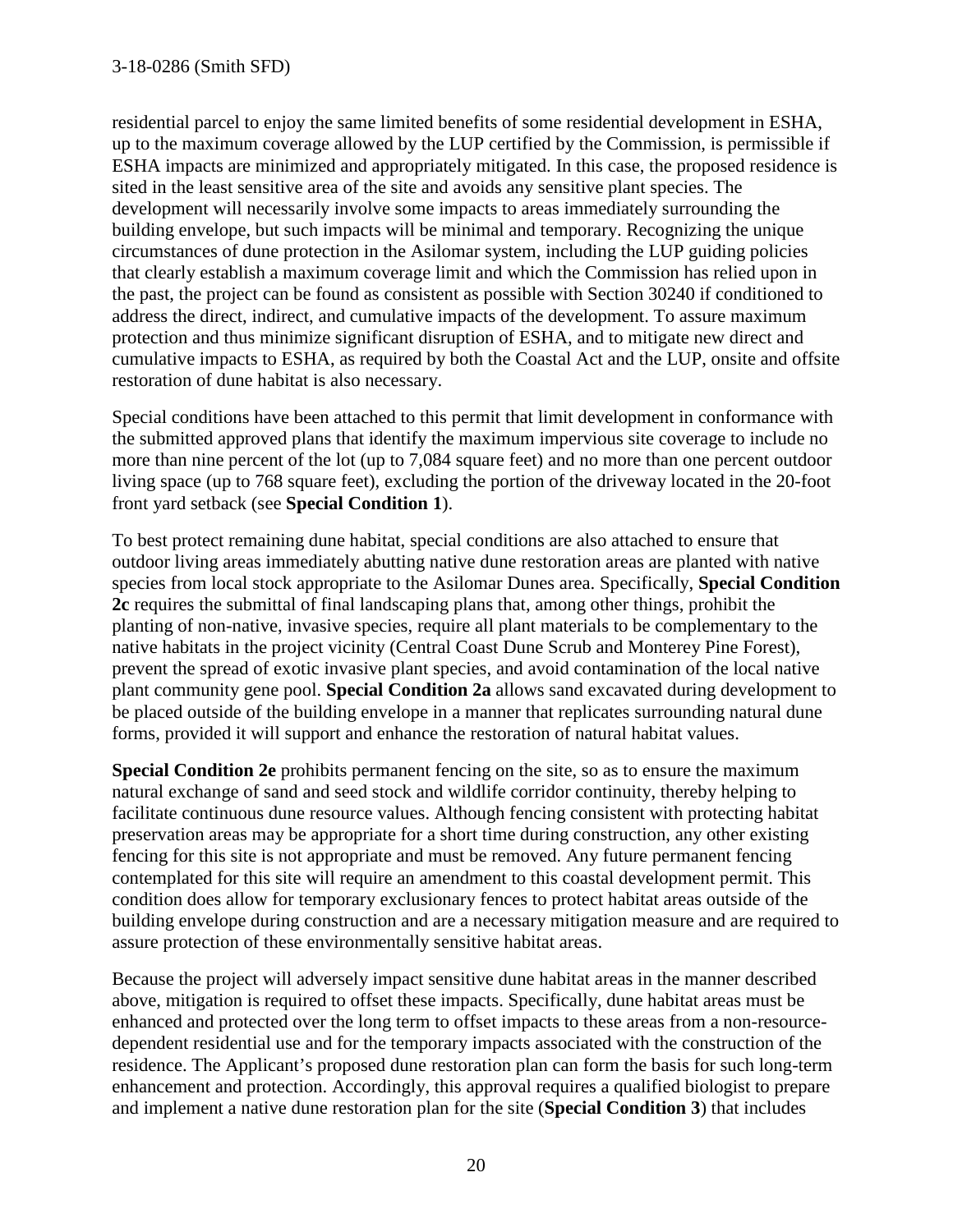performance standards, and long-term maintenance and monitoring of the undeveloped portions of the property. In addition, the restoration area must be made off-limits to other than habitatrelated development and uses; thus this approval prohibits development outside of the approved development envelope, other than restoration and utilities, and pedestrian access to the cultural resources located on the site (see discussion in the "Archaeological Resources" section below), and it requires protection and restoration of all of these areas through an open space restriction (see **Special Condition 4**). In order to ensure that future owners are aware of these prohibitions and to ensure the protection of these areas, the Commission also requires that a deed restriction be recorded against this property that will include all of the conditions of approval, including the habitat restoration plan and prohibition on development outside of the building envelope, as restrictions on the use of this property (see **Special Condition 10**). Defining a building envelope will help reduce adverse impacts to the environmentally sensitive habitat area, as well as minimize disruption to the sand dunes, throughout the life of the development.

The subject lot in this case is entirely undeveloped and thus the entire residential development footprint (7,852 square feet) will result in the direct displacement and permanent loss of ESHA, which must be mitigated. The Commission has found that offsite restoration is frequently not entirely successful, however, so that mitigation at a 1:1 ratio is not sufficient to fully mitigate the impacts from lost habitat. Thus, **Special Condition 6** requires that, prior to construction, the Applicant submit an offsite dune habitat restoration plan that provides for restoration of 15,704 square feet of dune habitat within the Asilomar Dunes system (mitigation for 7,852 square feet at the ratio of  $2:1$ ).<sup>[6](#page-20-0)</sup>

In past cases, the Commission has required that offsite restoration be done on the road right-ofway area directly adjacent to an Applicant's property. However, the Applicant's property does not include a large enough right-of-way area to complete the required offsite restoration. **Special Condition 6** thus allows the Applicant to submit to the Executive Director evidence that a dune restoration payment of \$0.92/square-foot<sup>[7](#page-20-1)</sup> for the required 2:1 dune mitigation (i.e., two times the calculated area (in square feet) of dune habitat converted to residential uses) has been deposited into an interest-bearing account to be established and managed by one of the following entities as approved by the Executive Director: the City of Pacific Grove, Monterey County, and/or the California Department of Parks and Recreation (State Parks), for the sole purpose of financing dune habitat restoration and maintenance within the Asilomar Dunes system. All of the funds and any accrued interest shall be used for the above-stated purpose, in consultation with the Executive Director, within ten years of the funds being deposited into the account. Any portion of the funds that remains after ten years shall be donated to one or more of the State Parks units located in the vicinity of the Monterey Peninsula, or other organization acceptable to the Executive Director, for the purpose of restoring and maintaining sensitive habitat. As described above, 15,704 square feet (7,852 square feet x 2) of off-site dune mitigation or a corresponding dune mitigation payment of  $$14,447.68$  (15,704 x  $$0.92 = $14,447.68$ ), or a combination of both, would be required.

 $\overline{a}$ 

<span id="page-20-0"></span><sup>&</sup>lt;sup>6</sup> The extra area of restoration provides a contingency buffer in the event the entire offsite restoration is not successful.

<span id="page-20-1"></span> $7$  The dollar amount of 92 cents/sq. ft. or \$40,000 per restoration acre is based on the Commission's understanding of the current cost of restoration in the Asilomar Dunes based on recent examples (e.g., the dune restoration recently undertaken at the margins of the Pacific Grove municipal golf course).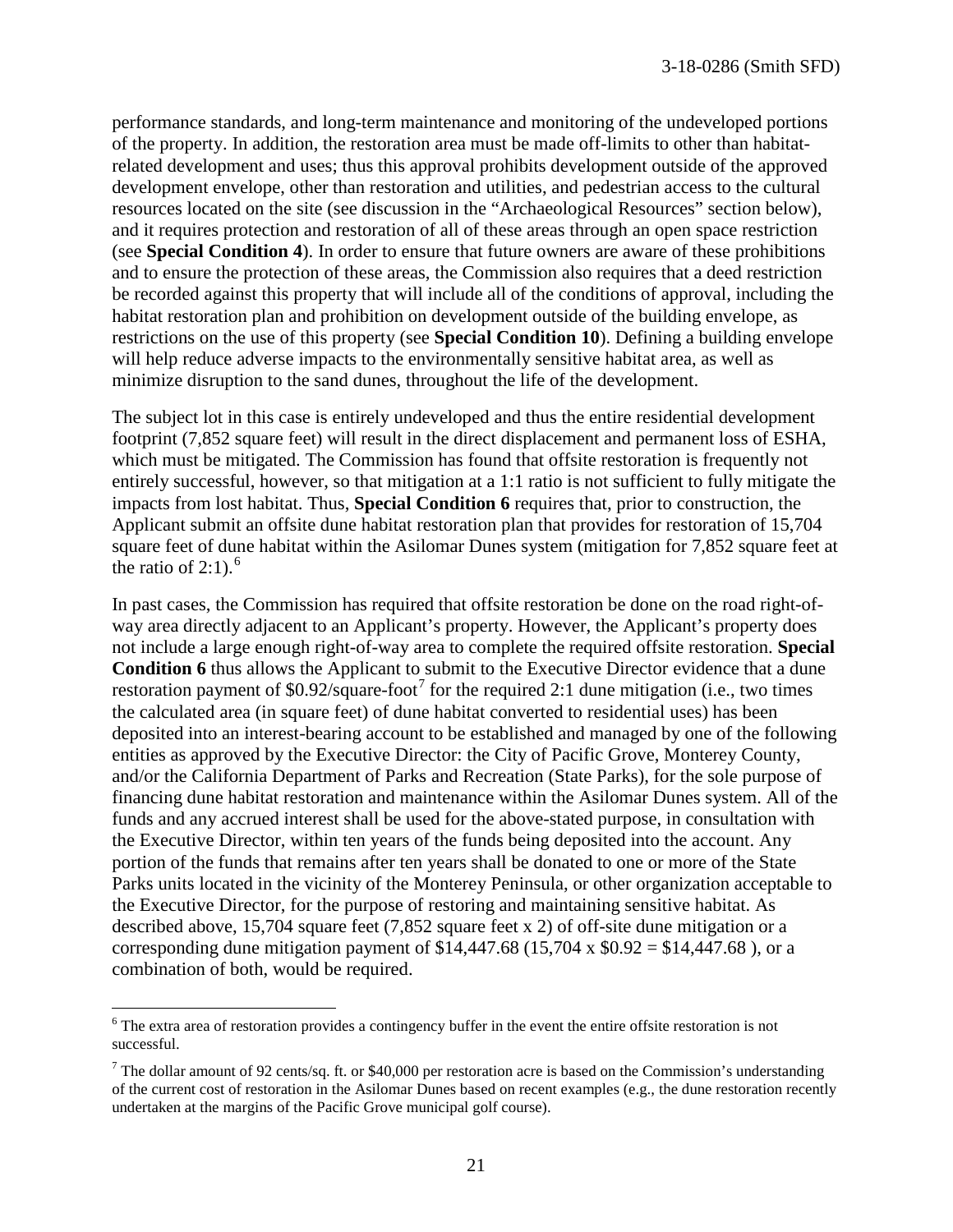To assure compliance with the native dune restoration plan, an environmental monitor must observe the site daily during earth disturbing activities and at least weekly during construction. Experience has shown that weekly monitoring helps ensure that workpeople and materials stay out of sensitive natural habitat areas. The City has required this monitoring as part of its Mitigation Monitoring Plan, consistent with LUP Policy 2.3.5.1(c) regarding compliance inspections during the construction phase, and **Special Condition 7** incorporates the Mitigation Monitoring Plan as part of this permit.

Although none were found during project surveys, the site contains potential habitat for black legless lizards. To assure no adverse impacts to these lizards during construction activities, the City has adopted a pre-construction lizard survey and **Special Condition 7** incorporates this as a requirement of this permit.

In addition, **Special Condition 2b(1)** requires implementation of construction best management practices (BMPs) during construction to prevent erosion, sedimentation, and the discharge of pollutants during construction. **Special Condition 5** requires all utilities to be installed in a single corridor underlying the building envelope, consistent with LUP Policy 2.3.5.1.g.

#### **ESHA Conclusion**

As conditioned to: limit the development footprint to an aggregate of 10 percent total site coverage with no more than nine percent building coverage of the 1.8-acre lot; require implementation of a native dune restoration plan; record an open space deed restriction clearly identifying the requirements for restoration and maintenance of natural dune habitat equivalent to at least 90 percent of the lot area; incorporate the City's mitigation measures; prohibit all permanent fencing; and prohibit any future development in the restored area outside of the coverage area, the proposed development is consistent with the certified LUP as persuasive guidance. Given the unique context of development within the Asilomar Dunes area, in which the Commission's certification of the LUP included an assessment of Coastal Act ESHA policies and established long-term planning policies that protect the dune ecosystem as a whole in this area, taking into account development potential of existing residentially designated legal lots, the project is also as consistent as possible with the Coastal Act's sensitive habitat policies while also allowing for the scale of residential development the Commission contemplated would be allowed when it certified the LUP for this area.

# **D. VISUAL RESOURCES**

### **Applicable Policies**

Section 30251 of the Coastal Act states:

*The scenic and visual qualities of coastal areas shall be considered and protected as a resource of public importance. Permitted development shall be sited and designed to protect views to and along the ocean and scenic coastal areas, to minimize the alteration of natural land forms, to be visually compatible with the character of surrounding areas, and, where feasible, to restore and enhance visual quality in visually degraded areas. New development in highly scenic areas such as those designated in the California Coastline Preservation and Recreation Plan prepared by the Department of Parks and Recreation and by local government shall be subordinate to the character of its setting.*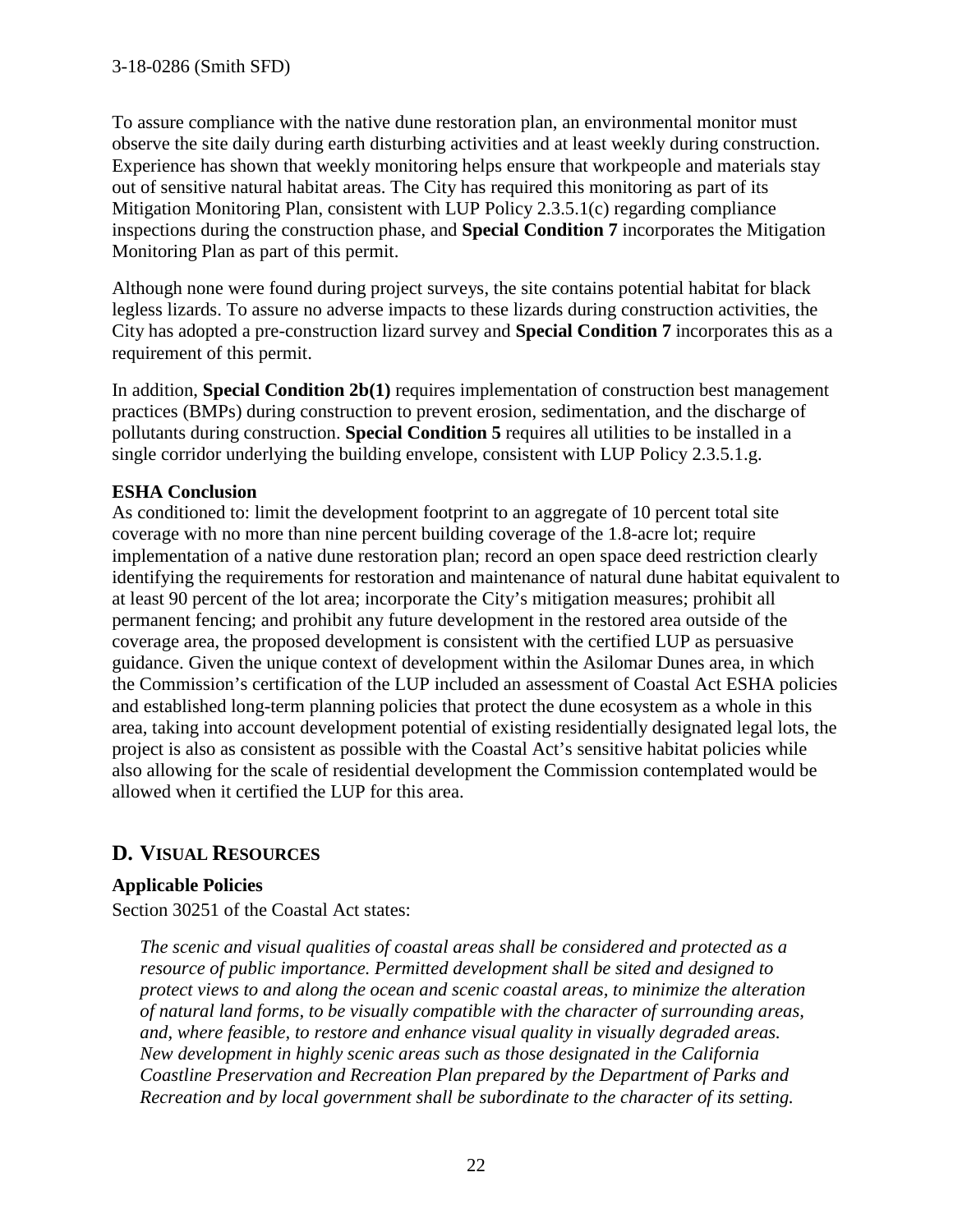The City's certified Land Use Plan, which is advisory in this case, also contains the following relevant policies:

*LUP Policy 2.5.2. …Coastal area scenic and visual qualities are to be protected as resources of public importance. Development is required to be sited to protect views, to minimize natural landform alteration, and to be visually compatible with the character of surrounding areas.* 

*LUP Policy 2.5.5.4. New development on parcels fronting Sunset Drive shall complement the open space character of the area. Design review of all new development shall be required. The following standards shall apply; … Residential structures shall be single story in height and shall maintain a low profile complimenting the dune topography. In no case shall the maximum height exceed 18 ft. above natural grade within the foundation perimeter prior to grading.* 

*LUP Policy 2.5.5.5. Landscape approval shall be required for any project affecting landforms and landscaping. A landscaping plan, which indicates locations and types of proposed plantings, shall be approved by the Architectural Review Board.* 

*LUP Policy 2.5.5.6. …Utilities serving new single-family construction in scenic areas shall be placed underground.* 

*LUP Policy 3.1.1.2. New buildings shall be limited to two stories (25 ft.) in height unless otherwise specified by the Plan…*

*LUP Policy 3.4.4.1. All new development in the Asilomar Dunes area shall be controlled as necessary to ensure protection of coastal scenic values and maximum possible preservation of sand dunes and the habitat of rare and endangered plants.* 

#### **Consistency Analysis**

Both the Coastal Act and the LUP require that new development be compatible with and subordinate to the character of this important Asilomar Dunes viewshed. This viewshed is to be protected as a "resource of public importance." The LUP provides guidance in this respect, including by limiting overall height to 18 feet for residences along Sunset Drive, 25 feet elsewhere, and by requiring that development maintain a low-profile that complements the dune topography. The subject lot is located three parcels inland of Sunset Drive. The proposed project will add a 3,616-square-foot 23-foot-tall two-story residence on a vacant lot that is below the LUP height limit. Because it does not front Sunset Drive and is located inland among other similarly sized two-story residences, the proposed project will be compatible with surrounding development and will generally fit into the dune-residential landscape. As proposed, the residence would not block views of the ocean from public viewing areas defined in the LUP's Shoreline Access Map (see **Exhibit 6**) and would not be visible from Sunset Drive and the adjacent recreational coastal trail. Also, the mass and scale of the proposed project is similar to other surrounding residential development in the Asilomar Dunes area and the project conforms with all Pacific Grove municipal code requirements regarding setback, bulk, and scale.

Accordingly, the proposed design is consistent with the visual protection provisions of Section 30251 of the Coastal Act and of the LUP. **Special Condition 2d** recognizes and formalizes the Applicant's proposal and limits the overall ridge height of the project to 23 feet above finished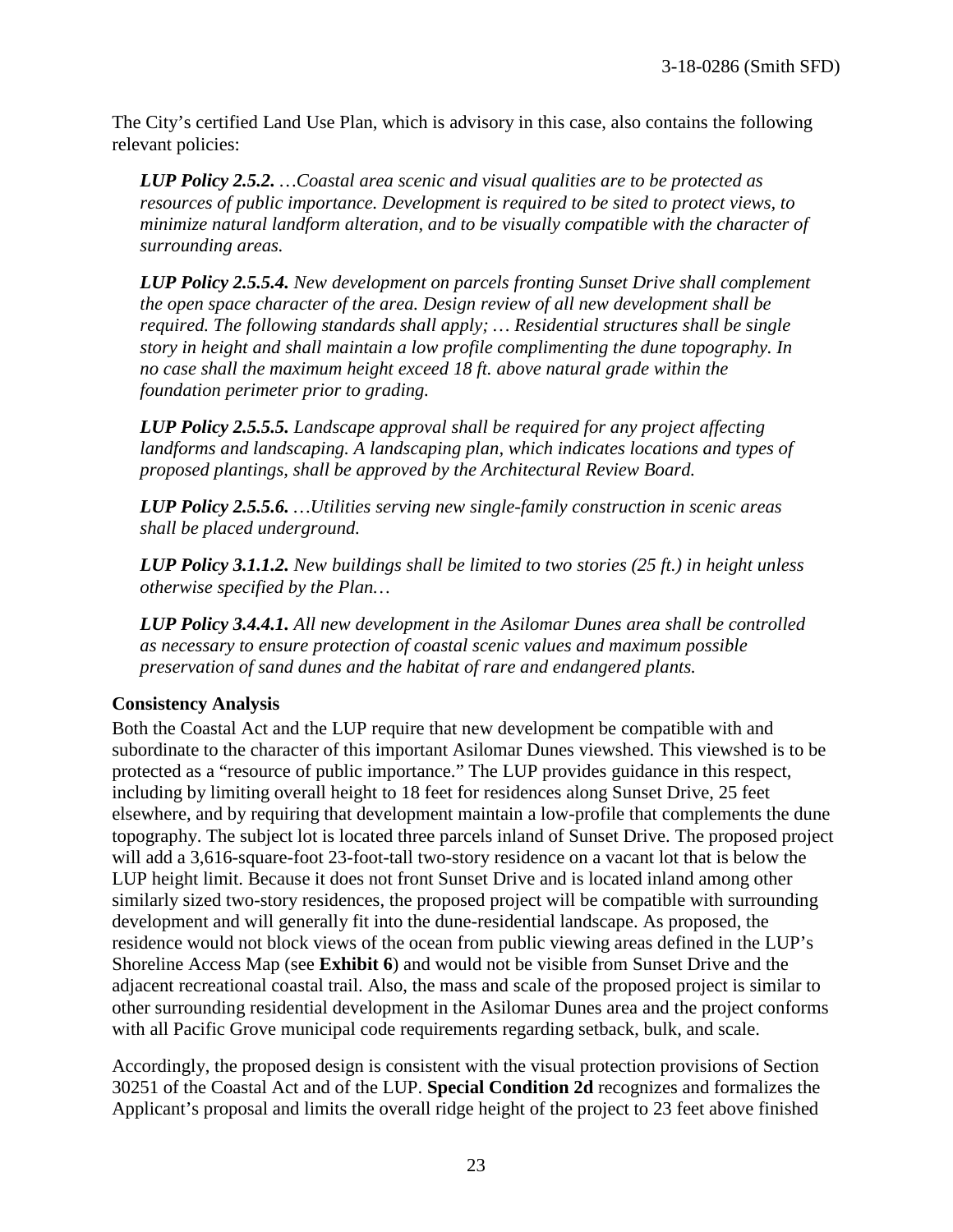first floor elevation. **Special Condition 5** requires all utilities to be undergrounded and placed within a single corridor underlying the building envelope, consistent with the LUP.

As required by LUP Policy 2.5.5.4, final architectural approval was granted for the design by the City's Architectural Review Board on February 27, 2018 (see **Exhibit 7**). As previously described, all areas outside of the building envelope will be excluded from development by an open space deed restriction (**Special Condition 4**), which is required to protect the environmentally sensitive habitat on the remaining undeveloped portion of the property. This condition, and **Special Condition 3**, also will help to ensure visual consistency by maintaining the natural dune landform and Monterey pine forest as much as possible in a restored state that will help offset the dichotomy of residential development in the dunes/forest by ensuring that it is subordinate to the dune/forest setting. As conditioned for habitat purposes, the project results in the maximum allowable site coverage for this site, and no future additions will be allowed that would increase the total aggregate site coverage or create additional view impacts. Again, this is also necessary to find visual consistency as additional development outside the development envelope would lead to inappropriate viewshed impacts. Thus, these conditions are also required for viewshed protection.

#### **Visual Resources Conclusion**

The proposed project should blend effectively within the dune aesthetic, including through restoration of the remainder of the site to help subordinate the residential development to the dune landscape in which it is located. The project will not block any ocean views from the LUPdefined public viewing areas and fits within the surrounding residential development. Given its size and setting, the approved project will be compatible with its surroundings and will generally fit into the dune-residential landscape. A special condition limits overall height to 23 feet, and the required habitat conditions limit the total development area of the site, protecting visual resources as well. Accordingly, the project can be found consistent with Section 30251 of the Coastal Act and the LUP's visual resource policies.

### **E. ARCHAEOLOGICAL RESOURCES**

#### **Applicable Policies**

Section 30244 of the Coastal Act states:

*Where development would adversely impact archaeological or paleontological resources as identified by the State Historic Preservation Officer, reasonable mitigation measures shall be required.* 

Land Use Plan Policy 2.4.5.1 also provides guidance on this topic as follows:

*LUP Policy 2.4.5.1. Prior to the issuance of any permit for development or the commencement of any project within the areas designated on Figure 3, the Archaeological Sensitivity Map, the City in cooperation with the State Historic Preservation Office and the Archaeological Regional Research Center, shall:* 

*(a) Inspect the surface of the site and evaluate site records to determine the extent of the known resources.*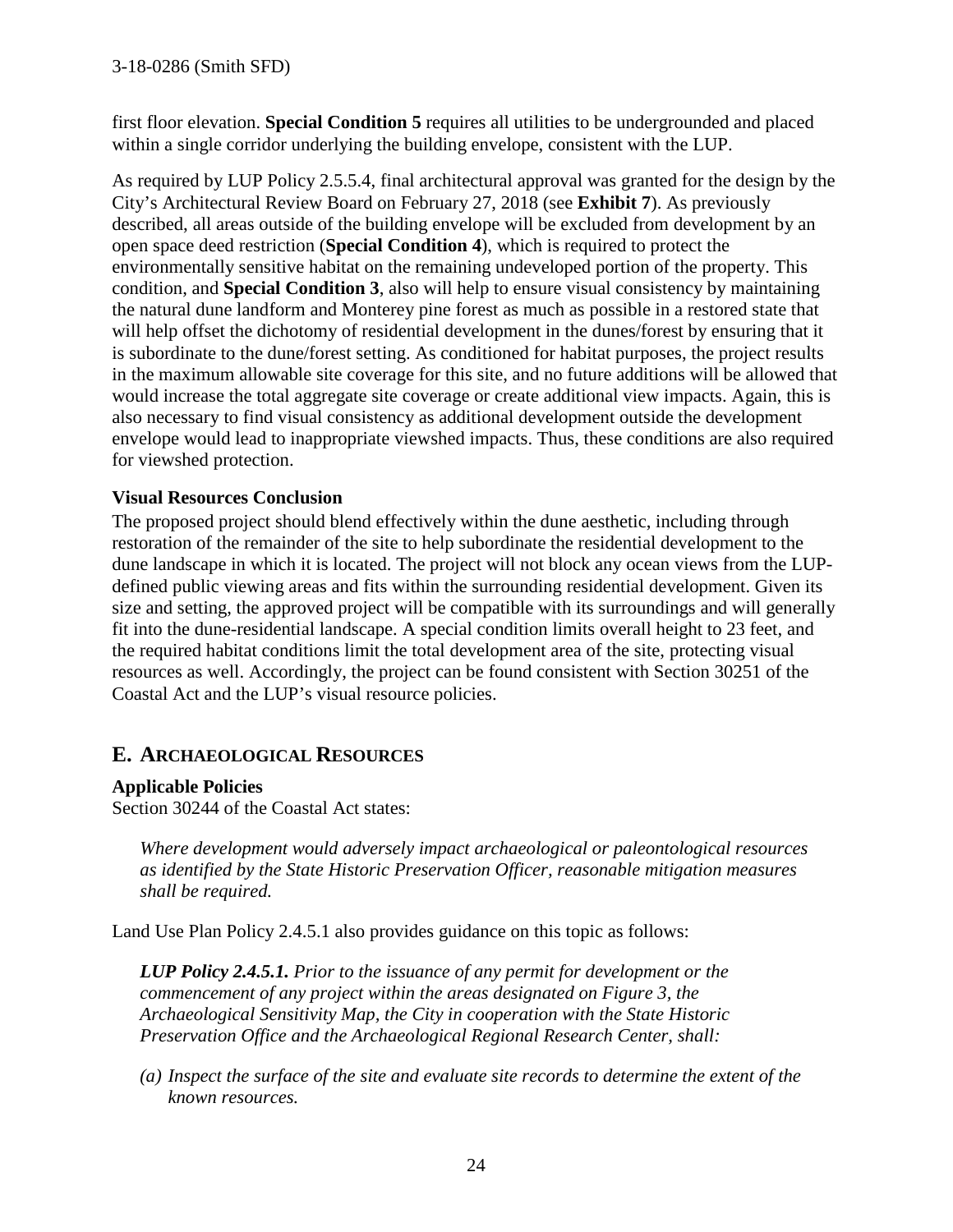- *(b) Require that all sites with potential resources likely to be disturbed by the proposed project be analyzed by a qualified archaeologist with local expertise.*
- *(c) Require that a mitigation plan, adequate to protect the resource and prepared by a qualified archaeologist be submitted for review and, if approved, implemented as part of the project.*

#### **Consistency Analysis**

Both the Coastal Act and the City's LUP require development to implement reasonable mitigation measures to protect identified archaeological or paleontological resources. The LUP further requires a site survey, report, and mitigation plan to be completed by a qualified archeologist for projects within an archaeologically sensitive area.

The site is located within an archaeologically sensitive area, where potentially significant archaeological resources and artifacts have been discovered in the past, and thus an archaeological survey and report (Report) were required by the City through the local process (conducted and prepared by Gary S. Breschini, report dated July 29, 2015). The Report indicates that the site is located within one kilometer of 24 previously recorded archaeological sites, including one identified archeological site that is located within the property lines of the subject parcel. Specifically, a bedrock mortar is located on the western edge of the property and shellfish remains are scattered throughout the site (see **Exhibit 8** for the location of the bedrock mortar). Bedrock mortars are circular depressions in naturally occurring rock that signify their use for grinding of food products, which many living tribe members consider to be sacred objects that signify their direct ancestors' use of an area. The Report determined that the project may impact archeological resources due to the close proximity to this recorded resource. To ensure that archeological resources are protected, the Report recommends that: a 50-foot area on all sides of the bedrock mortar should be placed into an easement; a qualified archeologist should monitor all earth disturbing activities; and construction work should be suspended and a mitigation plan developed, to include data recovery and analysis, if additional archaeological materials are found.

The Monterey Bay region is represented by the Ohlone Costanoan Esselen Nation (OCEN), which is comprised of over 600 enrolled tribal members of Esselen, Carmeleno, Monterey Band, Rumsen, Chalon, Soledad Mission, San Carlos Mission (Carmel) and/or Costanoan Mission Indian descent. The City consulted with OCEN throughout the local approval process, and met and discussed the project with tribal representatives on at least six different occasions. Commission staff has also been in contact with OCEN via email.<sup>[8](#page-24-0)</sup> OCEN has voiced an objection to any disturbance or development of the project site due to the presence of culturally significant items. OCEN believes that any development or ground disturbing activities within their known ancestral lands throughout the Monterey Bay area (i.e., not just the project site, but also including the entire dunes area that is currently developed) would destroy their sacred ancestral sites and should be denied.

However, denial of the proposed project would raise other issues (such as taking issues), and it is

<span id="page-24-0"></span> $\overline{a}$ <sup>8</sup> Commission staff likewise set up meetings with the OCEN tribe chairperson, but ultimately each such meeting was cancelled due to unforeseen illness of the tribal chairperson.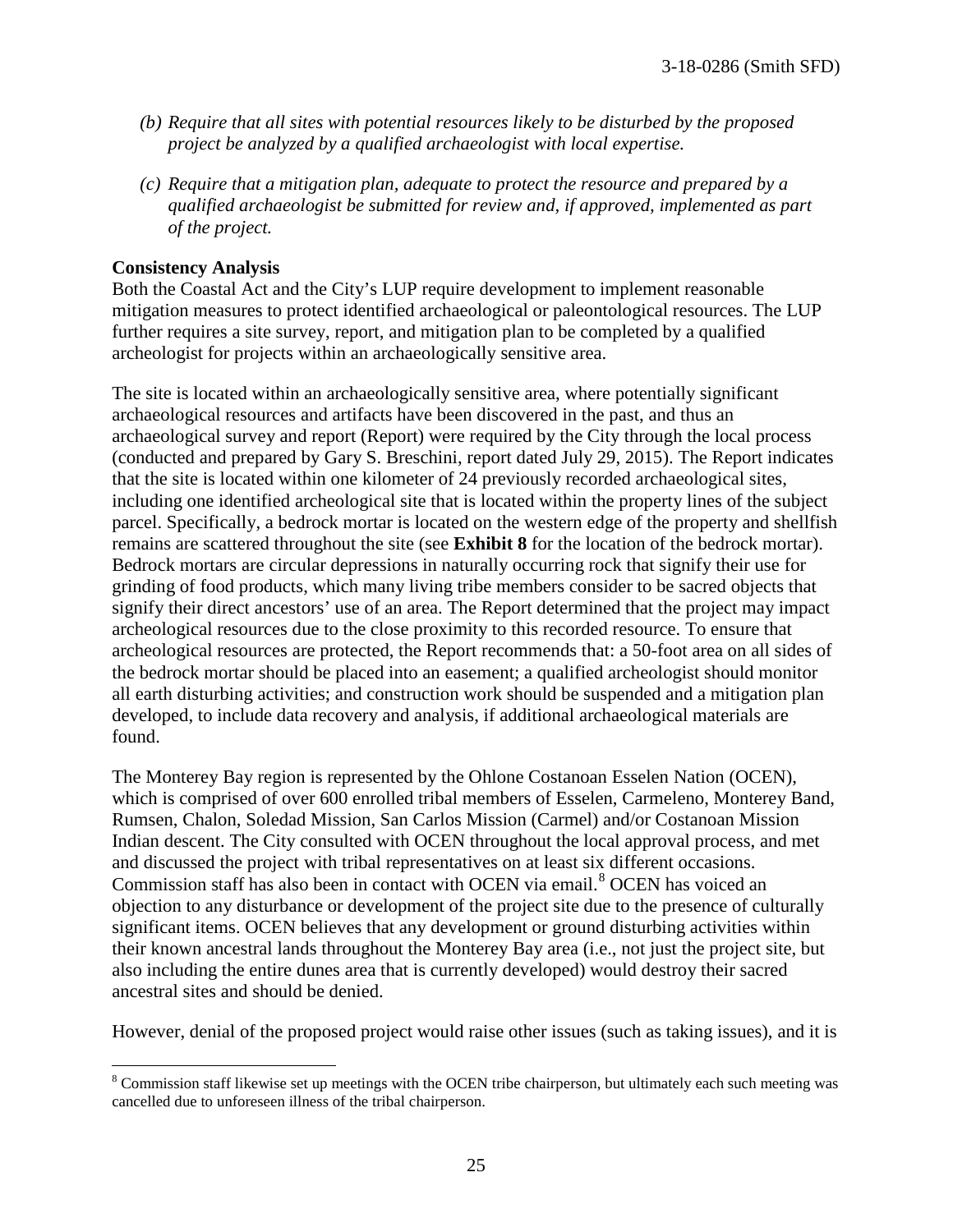#### 3-18-0286 (Smith SFD)

not clear that denial would be warranted for archeological reasons. In this case, the closest proposed development on the site is located 188 feet away from the bedrock mortar, well outside the 50-foot buffer recommended in the archeological Report. The City, in its local action, required that a 75-foot area surrounding the bedrock mortar be potentially subject to an easement to protect these resources. The bedrock mortar is also already within approximately 70 feet of residential development on the adjacent parcel to the west, and within 60 feet of Lighthouse Avenue. The entire Asilomar Dunes residential area is developed, albeit at low densities, and there is a patchwork of undeveloped dunes. In a case like this, particularly where the property in question is relatively large, a very large buffer to the sensitive bedrock mortar area is possible, and provides a means to find an appropriate balance between development and archeological protection of this feature. In addition, the City incorporated other archeological mitigation measures, which were identified in the Report and during the tribal consultation process, into its local permit conditions, and these are incorporated into this CDP through **Special Condition 7**. These mitigation measures include holding an educational meeting led by a representative of OCEN prior to the commencement of construction activities, having a qualified tribal cultural resources monitor approved by OCEN onsite during earth disturbing activities, and monitoring and data recovery if further cultural resources are discovered. Although the habitat restoration activities described in **Special Condition 3** will occur within the 50-foot buffer recommended in the Report, these restoration efforts do not require excavation and will be monitored by an OCEN representative. The proposed mitigation measures and the structural development buffer are adequate to protect the archeological site during construction.

However, the Report further recommends that an easement be placed on the property in order to provide for the long-term protection of the bedrock mortar archeological resource. The City's approval notes that an easement to a third party to protect an area 75 feet around the bedrock mortar *should* be granted, but does not require the Applicant to take affirmative steps to complete the conveyance. To ensure that the Applicant offers an easement to protect sensitive archeological resources, **Special Condition 8** requires the Applicant to record an irrevocable offer to dedicate to an acceptable third party an easement over the archeological conservation area, as generally shown in **Exhibit 8**, specifically for the protection and conservation of archeological resources. The archeological conservation casement shall apply to all areas on the Applicant's property that are located within 75 feet of the bedrock mortar generally depicted in **Exhibit 8**. The purpose of the easement is for the protection and conservation of archeological resources, including ceremonial and other passive use by the Ohlone Costanoan Esselen Nation. Allowable uses within the easement are native habitat restoration and access for members of OCEN. As conditioned, the proposed development is consistent with Section 30244 of the Coastal Act and the LUP's archaeological resource policies.

### **F. PUBLIC SERVICES Applicable Policies**

With regard to adequate public services, Section 30250(a) of the Coastal Act states:

*New residential, commercial, or industrial development, except as otherwise provided in this division, shall be located within, contiguous with, or in close proximity to, existing developed areas able to accommodate it or, where such areas are not able to accommodate it, in other*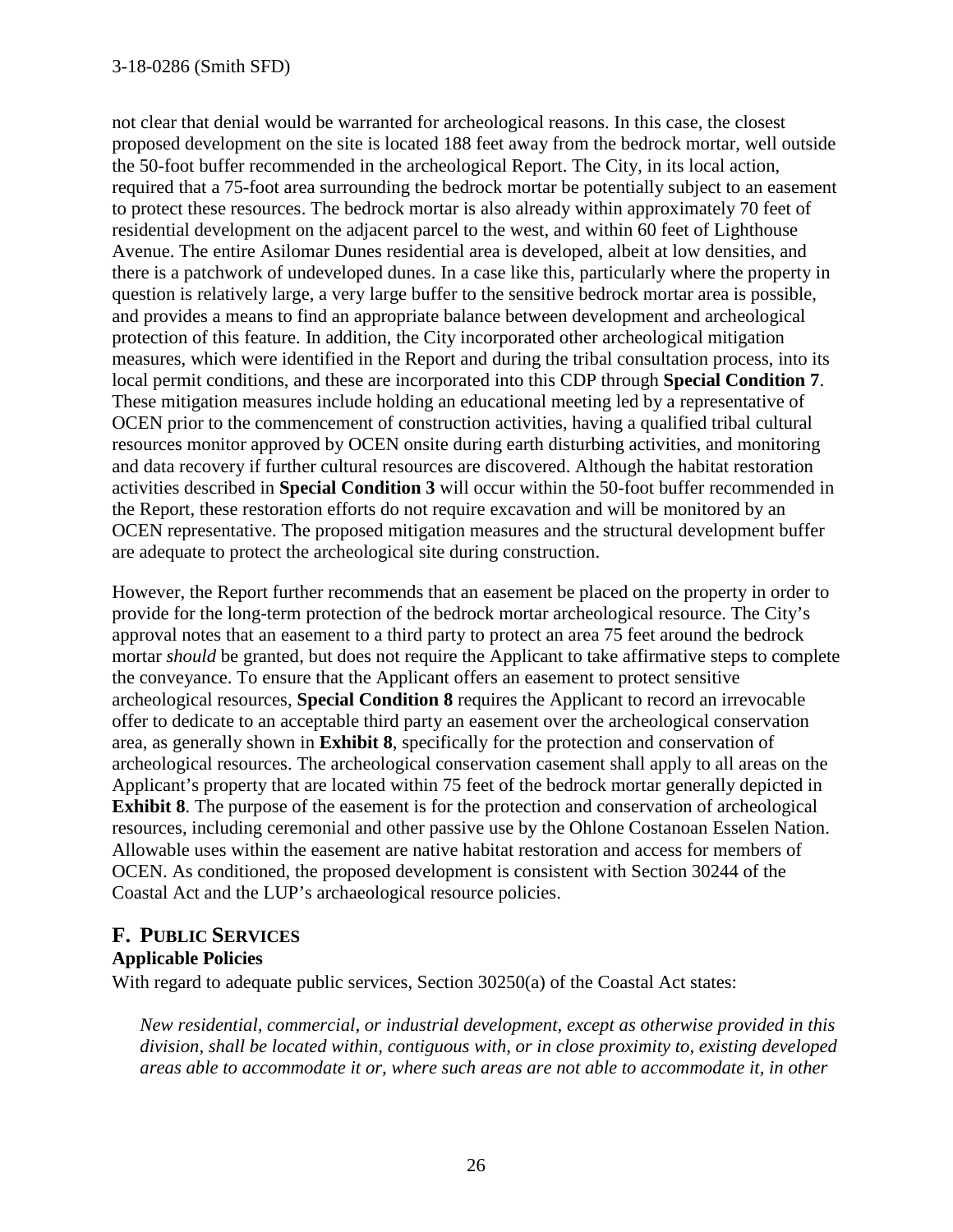*areas with adequate public services and where it will not have significant adverse effects, either individually or cumulatively, on coastal resources.* 

The LUP also has policies specific to the availability and allocation of water to serve new development, including:

*LUP Policy 4.1.4.1. When the allocation for a particular planning area is exhausted, no additional development which would increase water use shall be approved in that planning area. Exceptions will be allowed for coastal priority uses when, by transferring water allocations from other coastal zone planning areas, sufficient water can be found to support such development.* 

#### **Consistency Analysis**

A guiding principle of the Coastal Act and the City's LUP is to permit new development only when adequate public services are available, and specifically only when a project's water demand is consistent with available supply. The City receives water services from the California American Water (Cal-Am) Company. The Monterey Peninsula area, including the City, is currently experiencing a severe water shortage. Due to illegal overdrafts from the Carmel River Basin that have adversely impacted the River's habitat, Cal-Am is limited in its ability to provide new water meter connections by a 2009 Cease and Desist Order (CDO) issued by the State Water Resources Control Board (SWRCB). Because the project site is currently vacant and without a water meter, adequate water is not currently available to serve the project and Cal-Am will be unable to provide a new water connection unless and until the alternative water sources that do not adversely impact the Carmel River Basin are secured and the SWRCB lifts the CDO on new water connections.

Therefore, to carry out the Coastal Act and LUP standards above, approval of the development has been conditioned to require the Applicant to show (prior to issuance of the CDP) that the project can be served by an identifiable, adequate, long-term water supply that will not have an adverse effect of coastal resources (**Special Condition 9**). Only with this condition is the project consistent with Coastal Act Section 30250(a) and LUP Policy 4.1.4.1.

### **G. WATER QUALITY/MARINE RESOURCES Applicable Policies**

Sections 30230 and 30231 of the Coastal Act state:

*Section 30230. Marine resources shall be maintained, enhanced, and where feasible, restored. Special protection shall be given to areas and species of special biological or economic significance. Uses of the marine environment shall be carried out in a manner that will sustain the biological productivity of coastal waters and that will maintain healthy populations of all species of marine organisms adequate for long-term commercial, recreational, scientific, and educational purposes.* 

*Section 30231. The biological productivity and the quality of coastal waters, streams, wetlands, estuaries, and lakes appropriate to maintain optimum populations of marine*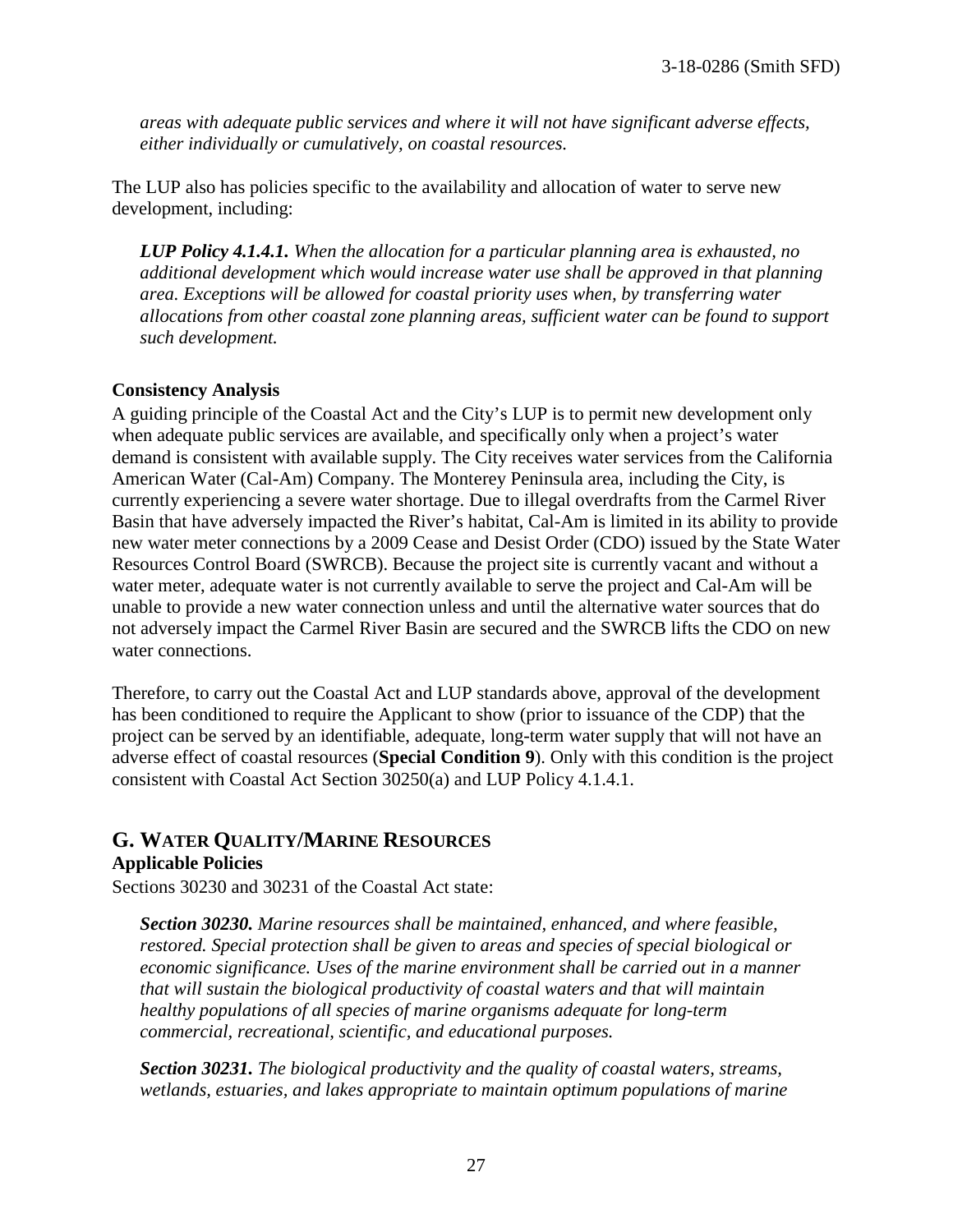*organisms and for the protection of human health shall be maintained and, where feasible, restored through, among other means, minimizing adverse effects of waste water discharges and entrainment, controlling runoff, preventing depletion of ground water supplies and substantial interference with surface water flow, encouraging waste water reclamation, maintaining natural vegetation buffer areas that protect riparian habitats, and minimizing alteration of natural streams.* 

Similarly, LUP Policy 2.2.5.2 states:

*To reduce the potential for degradation of the ASBS/Marine Gardens, the City shall require, where necessary, drainage plans and erosion, sediment and pollution control measures as conditions of approval of every application for new development.* 

#### **Consistency Analysis and Conclusion**

As recognized by the LUP, the rich and diverse marine habitat along the Pacific Grove Shoreline is an Area of Special Biological Significance (ASBS) designated by the State Water Resources Control Board. The project site is just uphill from these marine habitats. Drainage and stormwater runoff from the site, both during and after construction, have the potential to degrade coastal water quality and diminish biological productivity by contributing sediments and pollutants.

Therefore, to carry out the Coastal Act and LUP requirements above, approval of the development has been conditioned to require drainage and erosion control plans that minimize site disturbance, prevent erosion, contain sediments and pollutants, and that retain, filter, and treat stormwater runoff on site to the maximum degree feasible (**Special Conditions 2b(1)** and **2b(2)**). Only with these conditions is the project consistent with Coastal Act Sections 30230 and 30231 and LUP Policy 2.2.5.2.

# **H. LOCAL COASTAL PROGRAMS**

Section 30604(a) of the Coastal Act states:

*Prior to certification of the local coastal program, a coastal development permit shall be issued if the issuing agency, or the commission on appeal, finds that the proposed development is in conformity with Chapter 3 (commencing with Section 30200) and that the permitted development will not prejudice the ability of the local government to prepare a local coastal program that is in conformity with Chapter 3 (commencing with Section 30200). A denial of a coastal development permit on grounds it would prejudice the ability of the local government to prepare a local coastal program that is in conformity with Chapter 3 (commencing with Section 30200) shall be accompanied by a specific finding which sets forth the basis for that conclusion.* 

Although the northern Asilomar Dunes area was originally included in the work program for Monterey County's Del Monte Forest Area LUP (approved with suggested modifications, September 15, 1983), the area was annexed by the City of Pacific Grove in October 1980, and therefore is subject to the City's LCP process. Exercising its option under Section 30500(a) of the Coastal Act, the City in 1979 requested the Coastal Commission to prepare its Local Coastal Program. However, the draft LCP was rejected by the City in 1981, and the City began its own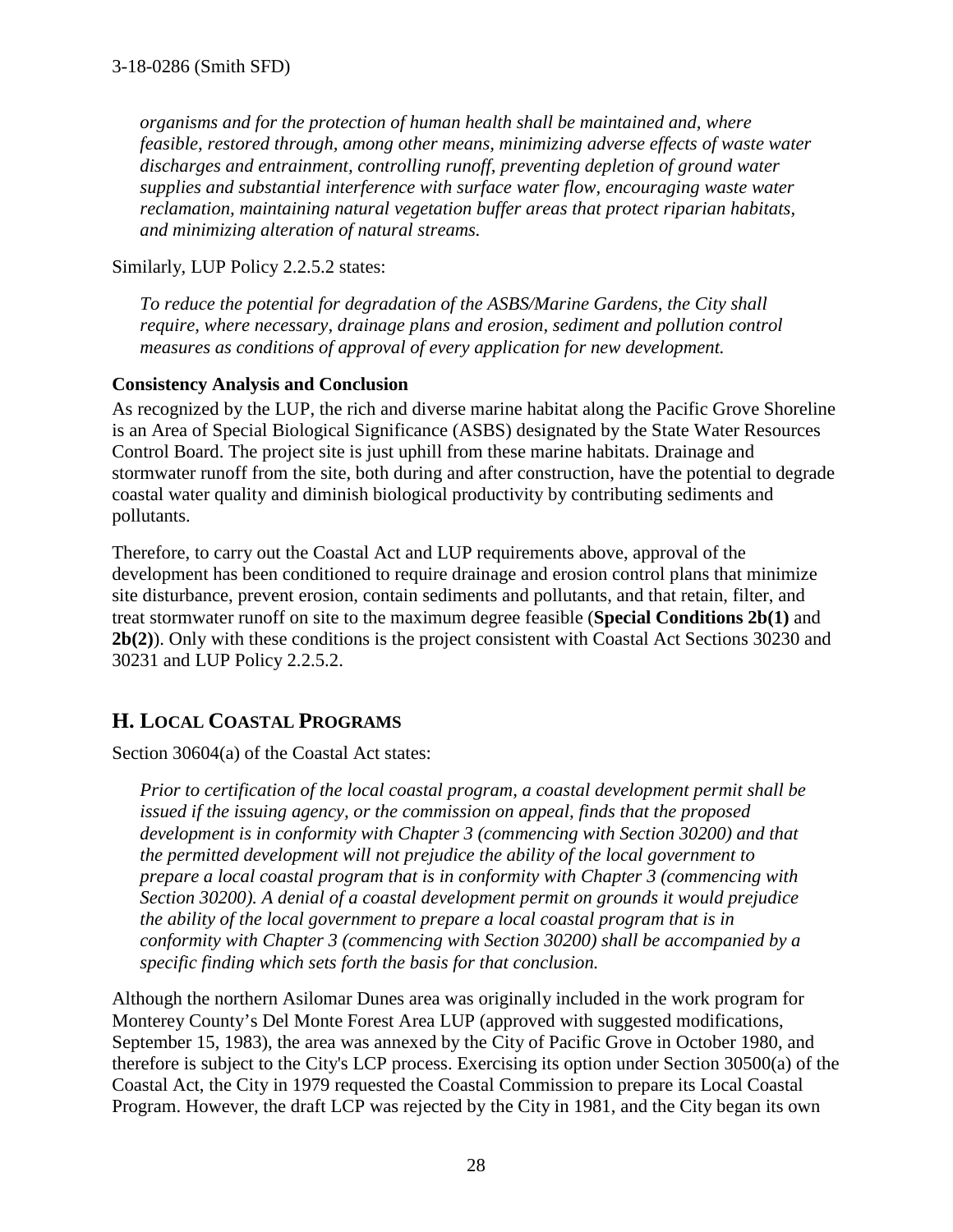coastal planning effort. The City's LUP was certified on January 10, 1991, and the City is currently working on both an LUP update and associated implementing ordinances. In the interim, the City has adopted an ordinance that requires that new projects conform to LUP policies. At this time, however, the standard of review for coastal development permits, pending LCP completion, is conformance with the policies of the Coastal Act.

The LUP contains various policies that are relevant to the resource issues raised by this permit application, particularly with respect to protection of environmentally sensitive habitat and scenic resources (see previous findings). Additional measures to more clearly articulate coverage and outdoor living space standards in order to address ongoing residential uses within ESHA are currently being discussed by Commission and City staff during the LCP update process. The City's action on the project generally accounts for the existing and proposed LUP policies.

Therefore, as conditioned, the proposed development is consistent with the policies contained in Chapter 3 of the Coastal Act and will not prejudice the ability of the City of Pacific Grove to prepare and implement a complete LCP.

# **I. CALIFORNIA ENVIRONMENTAL QUALITY ACT (CEQA)**

Section 13096 of the California Code of Regulations requires that a specific finding be made in conjunction with coastal development permit applications showing the application to be consistent with any applicable requirements of CEQA. Section 21080.5(d)(2)(A) of CEQA prohibits a proposed development from being approved if there are feasible alternatives or feasible mitigation measures available that would substantially lessen any significant adverse effects which the activity may have on the environment.

On February 27, 2018 the City of Pacific Grove, acting as the lead CEQA agency, completed a mitigated negative declaration for the project that concluded that, with the addition of mitigation measures, the project would not have significant environmental impacts. The mitigation measures, as discussed above, include both long-term and short-term protections for biological resources, cultural resources, and utilities and service systems. The City incorporated said mitigation measures into its February 27, 2018 approval of the project.

The Coastal Commission's review and analysis of land use proposals has been certified by the Secretary of Resources as being the functional equivalent of environmental review under CEQA. This staff report has discussed relevant coastal resource issues with the proposal including impacts to environmentally sensitive habitats, visual resources, archeological resources, public services, and water quality; and has recommended appropriate suggested modifications to avoid and/or lessen any potential for adverse impacts to said resources. All above findings are incorporated herein in their entirety by reference.

As such, there are no additional feasible alternatives or feasible mitigation measures available that would substantially lessen any significant adverse environmental effects which approval of the proposed project, as modified, would have on the environment within the meaning of CEQA. Thus, if so modified, the proposed project will not result in any significant environmental effects for which feasible mitigation measures have not been employed consistent with CEQA Section 21080.5(d)(2)(A).